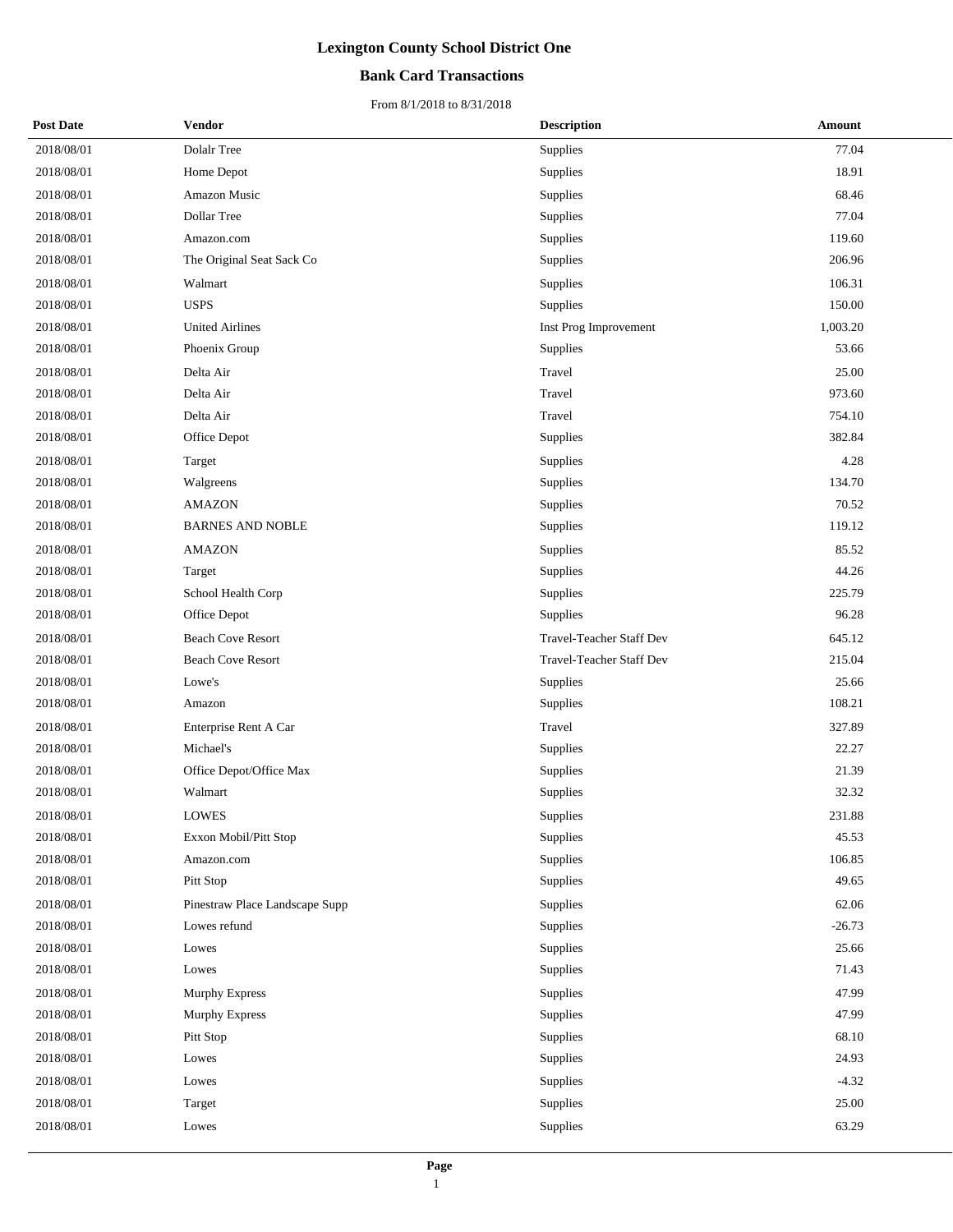#### **Bank Card Transactions**

| <b>Post Date</b> | Vendor                            | <b>Description</b>          | Amount |
|------------------|-----------------------------------|-----------------------------|--------|
| 2018/08/01       | Interstate                        | Supplies                    | 65.00  |
| 2018/08/01       | Amazon                            | Supplies                    | 39.95  |
| 2018/08/01       | Enlows                            | Supplies                    | 51.57  |
| 2018/08/01       | Enlows                            | Supplies                    | 106.63 |
| 2018/08/01       | Interstate                        | Supplies                    | 27.76  |
| 2018/08/01       | Enlows                            | Supplies                    | 242.08 |
| 2018/08/01       | Enlows                            | Supplies                    | 68.27  |
| 2018/08/01       | Cable & Connections               | Supplies                    | 4.71   |
| 2018/08/01       | Enlows                            | Supplies                    | 102.40 |
| 2018/08/01       | Choice Taxi                       | Travel                      | 54.80  |
| 2018/08/01       | <b>Charlotte Aviation Parking</b> | Travel                      | 28.00  |
| 2018/08/01       | American Airlines                 | Travel                      | 25.00  |
| 2018/08/01       | American Airlines                 | Travel                      | 25.00  |
| 2018/08/01       | American Airlines                 | Travel                      | 25.00  |
| 2018/08/01       | <b>UBER</b>                       | Travel                      | 51.72  |
| 2018/08/01       | American Airlines                 | Travel                      | 25.00  |
| 2018/08/01       | <b>SLED</b>                       | Other Prof & Tech Service   | 390.00 |
| 2018/08/01       | <b>UPS</b> Store                  | Other Prof & Tech Service   | 28.04  |
| 2018/08/01       | <b>UPS</b> Store                  | Other Prof & Tech Service   | 28.04  |
| 2018/08/01       | Amazon                            | Supplies                    | 182.80 |
| 2018/08/01       | Amazon                            | Supplies                    | 105.71 |
| 2018/08/01       | Office Depot                      | Supplies                    | 192.58 |
| 2018/08/01       | 4 Imprint                         | Supplies                    | 899.24 |
| 2018/08/01       | <b>Dollar Store</b>               | Other Objects               | 8.50   |
| 2018/08/01       | Sam's Club                        | Other Objects               | 120.10 |
| 2018/08/01       | OTC Brands, INC                   | Supplies                    | 279.07 |
| 2018/08/01       | S&S Worldwide-Online              | Supplies                    | 19.47  |
| 2018/08/01       | OTC Brands, INC                   | Supplies                    | 130.90 |
| 2018/08/01       | S&S World-Wide Online             | Supplies                    | 124.90 |
| 2018/08/01       | ASSOC SUPERV and CURR             | Supplies                    | 98.57  |
| 2018/08/01       | QBS Inc                           | Inst Prog Improvement       | 60.00  |
| 2018/08/01       | Channing BETE CO AHA              | <b>Supplies</b>             | 131.12 |
| 2018/08/01       | Office Depot #2196 Lexington,     | Supplies                    | 32.38  |
| 2018/08/01       | <b>INGLES GAS</b>                 | Pupil Transportation        | 42.01  |
| 2018/08/01       | WEIGELS                           | <b>Pupil Transportation</b> | 63.25  |
| 2018/08/01       | <b>SHELL</b>                      | <b>Pupil Transportation</b> | 95.00  |
| 2018/08/01       | Target                            | Pupil Activity              | 104.87 |
| 2018/08/01       | Dollar Tree                       | Pupil Activity              | 127.50 |
| 2018/08/01       | Target                            | Pupil Activity              | 168.43 |
| 2018/08/01       | Target                            | Pupil Activity              | 136.65 |
| 2018/08/01       | Target                            | Pupil Activity              | 126.06 |
| 2018/08/01       | Heinemann                         | Pupil Activity              | 143.00 |
| 2018/08/01       | <b>BARNES AND NOBLE</b>           | Pupil Activity              | 77.79  |
| 2018/08/01       | High School Sports Report         | Pupil Activity              | 500.00 |
| 2018/08/01       | Walmart                           | Pupil Activity              | 10.00  |
|                  |                                   |                             |        |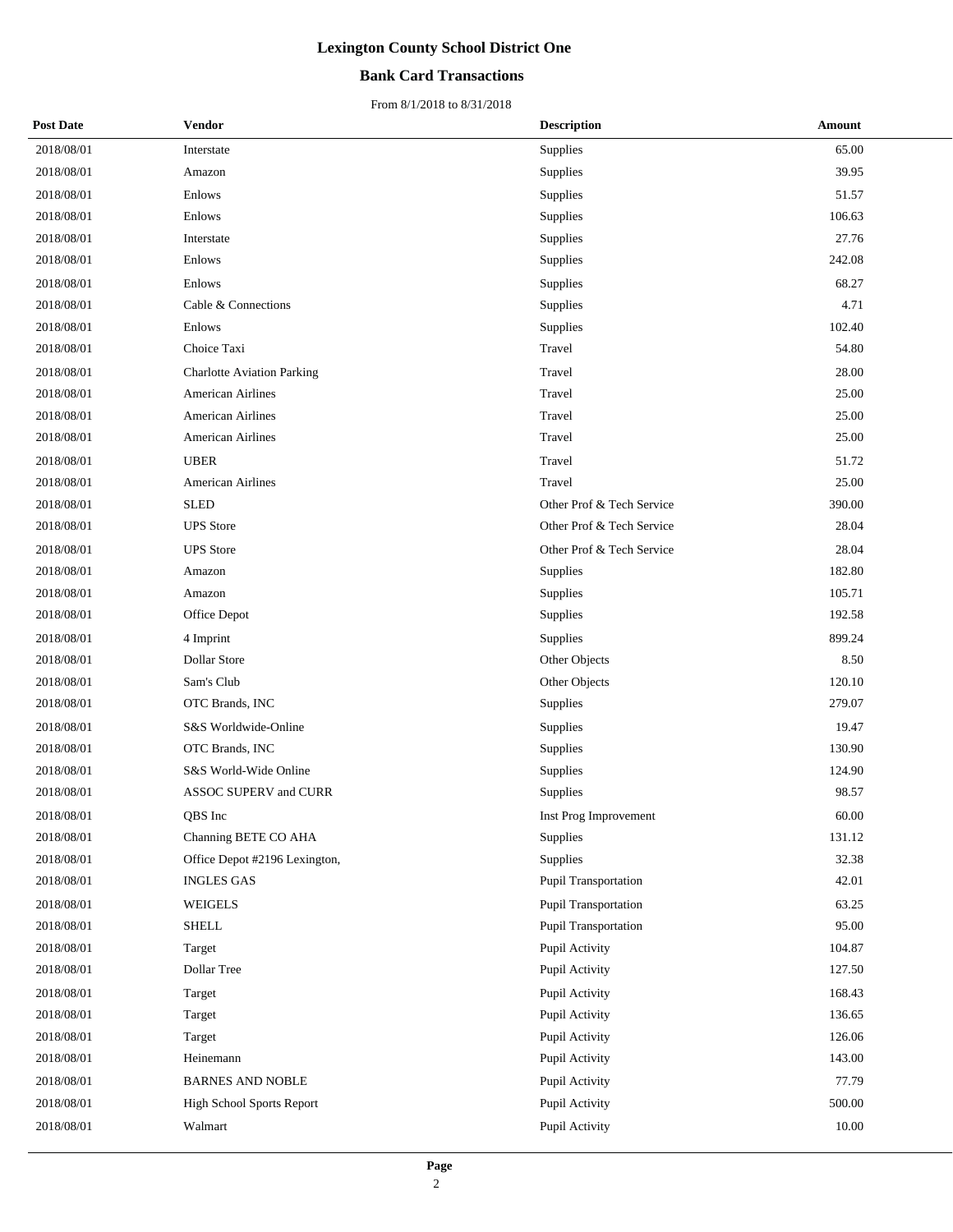#### **Bank Card Transactions**

| <b>Post Date</b> | <b>Vendor</b>               | <b>Description</b>   | Amount      |
|------------------|-----------------------------|----------------------|-------------|
| 2018/08/01       | <b>Healy Awards</b>         | Pupil Activity       | 49.86       |
| 2018/08/01       | Amazon                      | Pupil Activity       | 25.99       |
| 2018/08/01       | WALMART                     | Pupil Activity       | 85.59       |
| 2018/08/01       | <b>WALMART</b>              | Pupil Activity       | 53.50       |
| 2018/08/01       | WALMART                     | Pupil Activity       | 70.36       |
| 2018/08/01       | WALMART                     | Pupil Activity       | 37.95       |
| 2018/08/01       | Amazon.com AMZN.COM/Bill WA | Supplies             | 289.97      |
| 2018/08/02       | <b>ASCD</b>                 | Supplies             | 43.19       |
| 2018/08/02       | Credit on account           | Supplies-Immersion   | $-438.60$   |
| 2018/08/02       | Amazon                      | Supplies             | 274.32      |
| 2018/08/02       | Michaels                    | Supplies             | 32.72       |
| 2018/08/02       | Caribe Royale               | Travel               | 536.64      |
| 2018/08/02       | Amazon                      | Supplies             | 15.14       |
| 2018/08/02       | <b>Staples</b>              | Supplies             | 13.74       |
| 2018/08/02       | Amazon                      | Supplies             | 36.37       |
| 2018/08/02       | Amazon                      | Supplies             | 78.53       |
| 2018/08/02       | Successories                | Supplies             | 233.39      |
| 2018/08/02       | Amazon                      | Supplies             | 218.07      |
| 2018/08/02       | <b>Staples</b>              | Supplies             | 207.36      |
| 2018/08/02       | Amazon                      | Supplies             | 211.85      |
| 2018/08/02       | Amazon                      | Supplies             | 64.17       |
| 2018/08/02       | Amazon                      | Supplies             | 113.40      |
| 2018/08/02       | <b>Staples</b>              | Supplies             | 196.66      |
| 2018/08/02       | CafePress                   | Supplies             | 185.40      |
| 2018/08/02       | Trophy & Award Center       | Supplies             | 73.56       |
| 2018/08/02       | <b>PinePress Printing</b>   | Supplies             | 67.72       |
| 2018/08/02       | KY ExpoCenter               | Pupil Transportation | 24.00       |
| 2018/08/02       | Pilot                       | Pupil Transportation | 87.67       |
| 2018/08/02       | Kroger Fuel                 | Pupil Transportation | 91.29       |
| 2018/08/02       | Exxon Mobil                 | Pupil Transportation | 88.38       |
| 2018/08/02       | Galt House                  | Pupil Transportation | 180.00      |
| 2018/08/02       | Walmart.com                 | Supplies             | 43.70       |
| 2018/08/02       | Amazon.com                  | Supplies             | 140.04      |
| 2018/08/02       | Amazon.com                  | Supplies             | 74.31       |
| 2018/08/02       | Amazon.com                  | Supplies             | 81.08       |
| 2018/08/02       | <b>Hilton Hotels</b>        | Travel               | $-1,355.38$ |
| 2018/08/02       | <b>Hilton Hotels</b>        | Travel               | 1,355.38    |
| 2018/08/02       | <b>Hilton Hotels</b>        | Travel               | 343.83      |
| 2018/08/02       | Pitt Stop                   | Supplies             | 60.00       |
| 2018/08/02       | Lowe's                      | Supplies             | 53.91       |
| 2018/08/02       | <b>Corner Pantry</b>        | Supplies             | 63.73       |
| 2018/08/02       | Walmart                     | Supplies             | 47.31       |
| 2018/08/02       | LOWE'S FOODS #1268          | Supplies             | 64.01       |
| 2018/08/02       | Derricks Service Center     | Supplies             | 59.33       |
| 2018/08/02       | Derricks Service Center     | Supplies             | 72.33       |
|                  |                             |                      |             |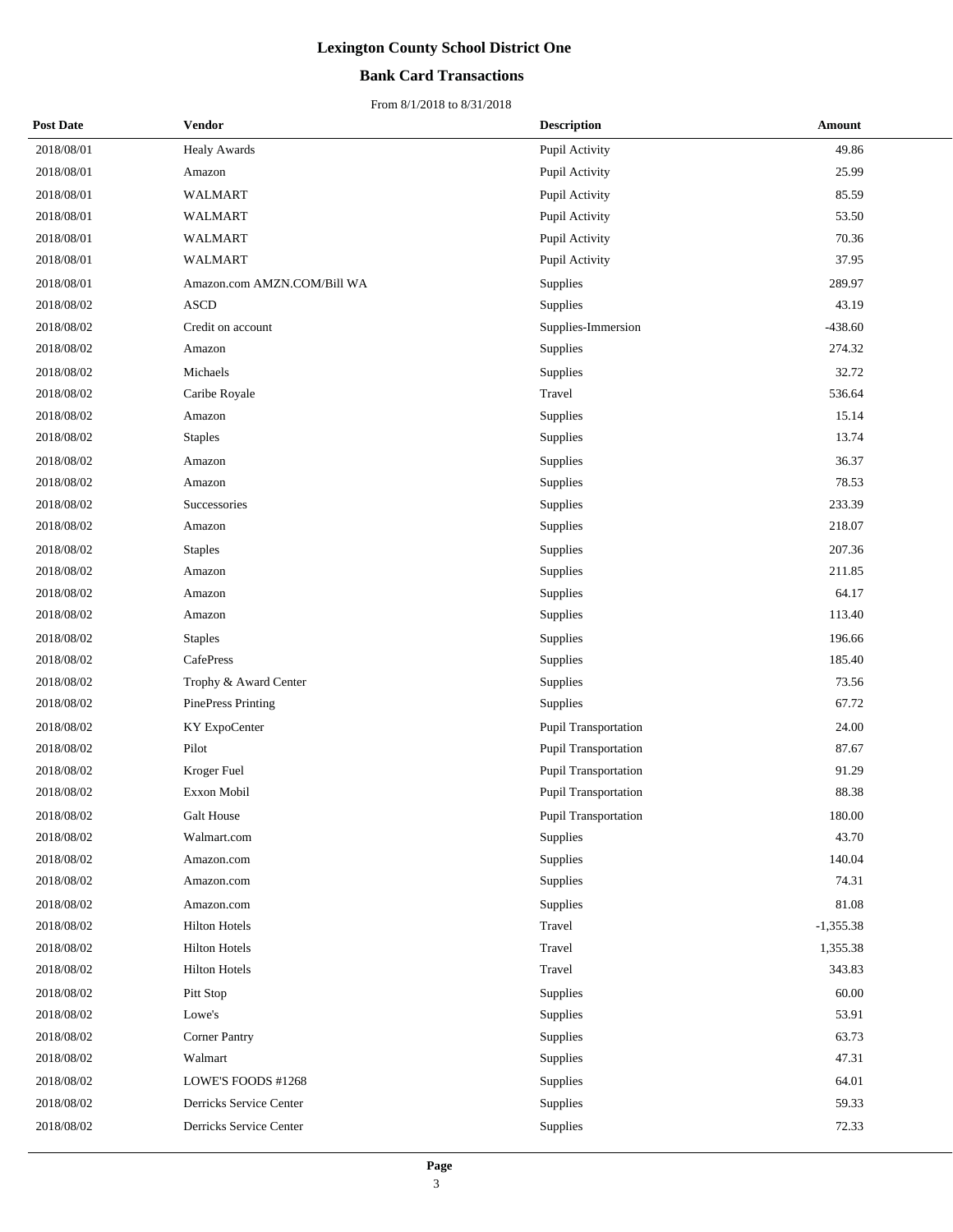#### **Bank Card Transactions**

| <b>Post Date</b> | Vendor                           | <b>Description</b>        | <b>Amount</b> |
|------------------|----------------------------------|---------------------------|---------------|
| 2018/08/02       | Grainger                         | Supplies                  | 31.84         |
| 2018/08/02       | <b>Murphy Express</b>            | Supplies                  | 85.69         |
| 2018/08/02       | <b>Murphy Express</b>            | Supplies                  | 84.77         |
| 2018/08/02       | Sparrow & Kennedy                | Supplies                  | 11.67         |
| 2018/08/02       | Lowes                            | Supplies                  | 5.22          |
| 2018/08/02       | Pitt Stop                        | Supplies                  | 65.00         |
| 2018/08/02       | Lowe's Foods                     | Travel                    | 35.01         |
| 2018/08/02       | Hilton Hotels Myrtle Beach SC    | Travel                    | 486.31        |
| 2018/08/02       | 2018 National School Safety Co   | Travel                    | 525.00        |
| 2018/08/02       | <b>Hilton Hotels</b>             | Travel                    | 20.15         |
| 2018/08/02       | Northern Tool & Equipment        | Supplies                  | 395.89        |
| 2018/08/02       | Woods and Water Truck Accessor   | Supplies                  | 112.35        |
| 2018/08/02       | Lowe's                           | Supplies                  | 834.49        |
| 2018/08/02       | Northern Tool & Equipment        | Supplies                  | 395.89        |
| 2018/08/02       | Walmart                          | Supplies                  | 60.41         |
| 2018/08/02       | Woods and Water Truck Accessor   | Supplies                  | 533.93        |
| 2018/08/02       | Solar Solutions Window Tinting   | Supplies                  | 120.00        |
| 2018/08/02       | Office Depot                     | Supplies                  | 255.62        |
| 2018/08/02       | SCASA Membership                 | Dues and Fees             | 195.00        |
| 2018/08/02       | Delta Air                        | Travel                    | 25.00         |
| 2018/08/02       | Supershuttle                     | Travel                    | 27.00         |
| 2018/08/02       | The Lexington Ledger             | Advertising               | 150.00        |
| 2018/08/02       | Twitter                          | Advertising               | 7.00          |
| 2018/08/02       | Twitter                          | Advertising               | 35.00         |
| 2018/08/02       | Facebook                         | Advertising               | 50.00         |
| 2018/08/02       | Facebook                         | Advertising               | 25.00         |
| 2018/08/02       | Office Depot                     | Supplies                  | 120.32        |
| 2018/08/02       | Adobe Systems                    | Supplies                  | 99.99         |
| 2018/08/02       | In School Web Master             | Supplies                  | 279.00        |
| 2018/08/02       | Fonts.com                        | Supplies                  | 199.00        |
| 2018/08/02       | The State Newspaper              | Periodicals               | 8.95          |
| 2018/08/02       | Delta Airlines                   | Travel                    | 361.61        |
| 2018/08/02       | Amazon                           | Supplies                  | 217.90        |
| 2018/08/02       | Office Depot                     | Supplies                  | 57.52         |
| 2018/08/02       | Walmart                          | Other Objects             | 29.88         |
| 2018/08/02       | Home Depot                       | Other Objects             | 99.94         |
| 2018/08/02       | Vue Testing                      | Other Prof & Tech Service | 101.00        |
| 2018/08/02       | Vue Testing                      | Other Prof & Tech Service | 101.00        |
| 2018/08/02       | Vue Testing                      | Other Prof & Tech Service | 101.00        |
| 2018/08/02       | Vue Testing                      | Other Prof & Tech Service | 101.00        |
| 2018/08/02       | JW Pepper                        | Pupil Activity            | 279.92        |
| 2018/08/02       | INSPIREYOURPEOPLE.COM            | Pupil Activity            | 110.96        |
| 2018/08/02       | <b>TEACHER CREATED RESOURCES</b> | Pupil Activity            | 53.90         |
| 2018/08/02       | <b>Sage Publications</b>         | Pupil Activity            | 670.82        |
| 2018/08/02       | Walmart                          | Pupil Activity            | 183.47        |
|                  |                                  |                           |               |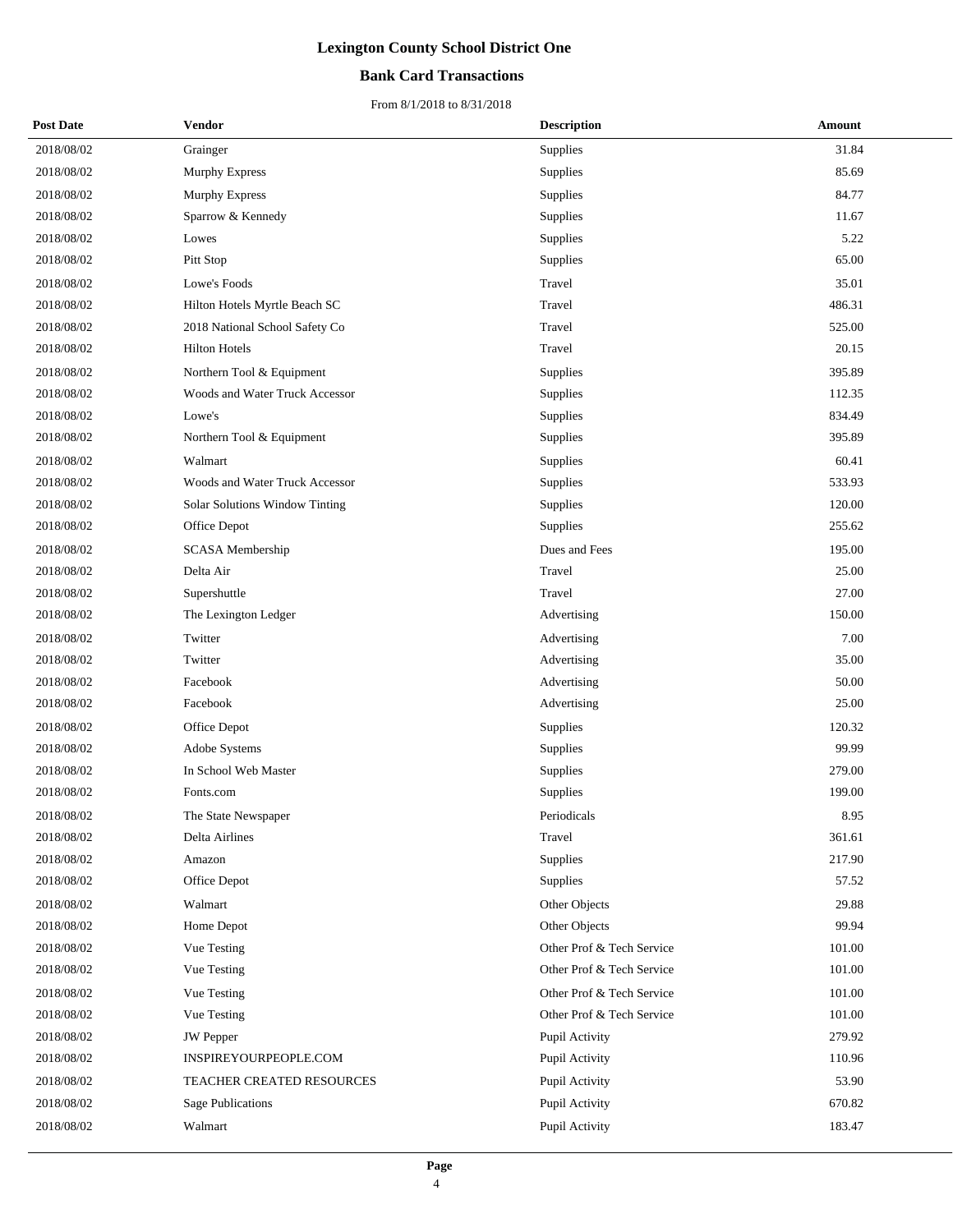#### **Bank Card Transactions**

| <b>Post Date</b> | Vendor                            | <b>Description</b>         | Amount   |
|------------------|-----------------------------------|----------------------------|----------|
| 2018/08/02       | Lowes                             | Pupil Activity             | 97.16    |
| 2018/08/06       | Amazon.com                        | Supplies                   | 130.60   |
| 2018/08/06       | Office Depot                      | Supplies                   | 21.39    |
| 2018/08/06       | Amazon.com                        | Supplies                   | 57.03    |
| 2018/08/06       | Wal Mart                          | Supplies                   | 11.54    |
| 2018/08/06       | Amazon.com                        | Supplies                   | 764.40   |
| 2018/08/06       | Amazon                            | Supplies                   | 110.24   |
| 2018/08/06       | Amazon                            | Supplies                   | 34.63    |
| 2018/08/06       | Really Good Stuff                 | Supplies                   | 151.85   |
| 2018/08/06       | Robert's Oxygen                   | Supplies                   | 80.25    |
| 2018/08/06       | Amazon.com                        | Supplies                   | 74.25    |
| 2018/08/06       | Amazon.com                        | Supplies                   | 193.87   |
| 2018/08/06       | <b>BCW</b>                        | Supplies                   | 459.40   |
| 2018/08/06       | Amazon.com                        | Supplies                   | 370.18   |
| 2018/08/06       | Amazon.com                        | Supplies                   | 392.24   |
| 2018/08/06       | Carstickers                       | Supplies                   | 91.50    |
| 2018/08/06       | Amazon.com                        | Supplies                   | 56.04    |
| 2018/08/06       | <b>Embassy Suites Resort</b>      | Travel                     | 1,253.28 |
| 2018/08/06       | Expedia                           | Travel                     | 1,752.20 |
| 2018/08/06       | Expedia/Hertz                     | Travel                     | 277.26   |
| 2018/08/06       | <b>Embassy Suites Resort</b>      | Travel                     | 782.88   |
| 2018/08/06       | <b>Embassy Suites Resort</b>      | Travel                     | 782.88   |
| 2018/08/06       | Amazon.com                        | Supplies                   | 200.00   |
| 2018/08/06       | Walmart                           | Supplies                   | 58.45    |
| 2018/08/06       | Walmart                           | Supplies                   | 67.20    |
| 2018/08/06       | Amazon.com                        | <b>Library Books</b>       | 5.17     |
| 2018/08/06       | Amazon.com                        | <b>Library Books</b>       | 5.17     |
| 2018/08/06       | Demco                             | Supplies                   | 279.26   |
| 2018/08/06       | Hotel Room for B. Levy and L.     | Travel                     | 1,959.55 |
| 2018/08/06       | Hotel Beacon                      | Travel                     | 1,959.55 |
| 2018/08/06       | Hotel Room for M. Gray and A.     | Travel                     | 1,959.55 |
| 2018/08/06       | <b>Sheraton Grand Los Angeles</b> | Travel                     | 690.72   |
| 2018/08/06       | Hotel Room for M. Johnson and     | Travel                     | 1,959.55 |
| 2018/08/06       | <b>SCASA</b>                      | Travel                     | 200.00   |
| 2018/08/06       | Hotel Room for G. Cornwell and    | Travel                     | 1,959.55 |
| 2018/08/06       | <b>Dropbox</b>                    | Software Renewal/Agreemen  | 99.00    |
| 2018/08/06       | Office Depot                      | Supplies                   | 37.13    |
| 2018/08/06       | <b>Storey's Florist</b>           | Supplies                   | 74.20    |
| 2018/08/06       | Amazon                            | Supplies                   | 29.43    |
| 2018/08/06       | Postal Express                    | Supplies                   | 31.18    |
| 2018/08/06       | Publix                            | Other Objects              | 5.98     |
| 2018/08/06       | Walmart                           | Other Objects              | 26.14    |
| 2018/08/06       | Embassy Suites Greenville Down    | Travel-MMGW/HSTW Staff Dev | 1,192.12 |
| 2018/08/06       | Magaritaville Island Hotel        | Travel-MMGW/HSTW Staff Dev | 1,044.75 |
| 2018/08/06       | <b>CVS Pharmacy</b>               | Supplies                   | 34.84    |
|                  |                                   |                            |          |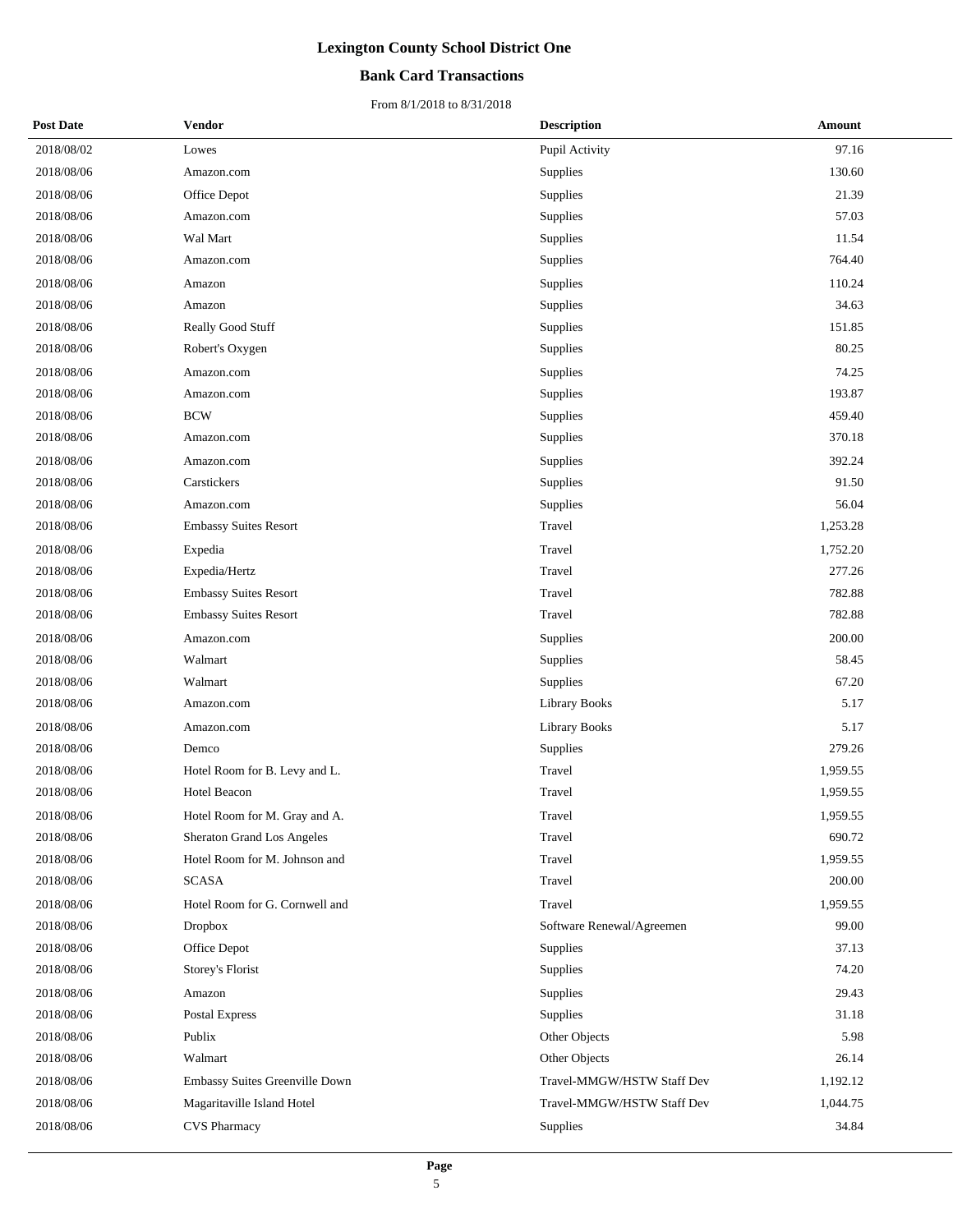#### **Bank Card Transactions**

| <b>Post Date</b> | <b>Vendor</b>                 | <b>Description</b>        | Amount  |
|------------------|-------------------------------|---------------------------|---------|
| 2018/08/06       | Walmart                       | Supplies                  | 42.52   |
| 2018/08/06       | Amazon.com                    | Supplies                  | 24.97   |
| 2018/08/06       | Amazon.com                    | Supplies                  | 23.75   |
| 2018/08/06       | <b>ADM</b> Signs              | Supplies                  | 64.20   |
| 2018/08/06       | Office Depot                  | Supplies                  | 70.30   |
| 2018/08/06       | Amazon                        | Supplies                  | 24.54   |
| 2018/08/06       | Town & Country                | Supplies                  | 120.00  |
| 2018/08/06       | Town & Country                | Supplies                  | 142.00  |
| 2018/08/06       | Ed Smith Lumber               | Supplies                  | 9.36    |
| 2018/08/06       | Pitt Stop (Sunoco)            | Supplies                  | 46.45   |
| 2018/08/06       | Walmart                       | Supplies                  | 15.99   |
| 2018/08/06       | Lowe's                        | Supplies                  | 296.13  |
| 2018/08/06       | Wal Mart                      | Supplies                  | 40.72   |
| 2018/08/06       | Lowe's                        | Supplies                  | 31.07   |
| 2018/08/06       | Pitt Stop #41                 | Supplies                  | 35.90   |
| 2018/08/06       | Pitt Stop #41                 | Supplies                  | 24.62   |
| 2018/08/06       | SchoolFix                     | Supplies                  | 260.93  |
| 2018/08/06       | Lowes Foods #268              | Supplies                  | 49.00   |
| 2018/08/06       | Saddlebrook                   | Travel                    | 655.56  |
| 2018/08/06       | <b>SLED</b>                   | Other Prof & Tech Service | 112.00  |
| 2018/08/06       | Office Depot                  | Supplies                  | 186.12  |
| 2018/08/06       | Cable & Connections           | Supplies                  | $-9.42$ |
| 2018/08/06       | Cable & Connections           | Supplies                  | $-6.00$ |
| 2018/08/06       | Office Depot                  | Supplies                  | 473.96  |
| 2018/08/06       | Loews Hotels                  | Travel                    | 876.99  |
| 2018/08/06       | Dollar General                | Supplies                  | 9.63    |
| 2018/08/06       | Walmart                       | Supplies                  | 3.18    |
| 2018/08/06       | Home Depot                    | Supplies                  | 27.72   |
| 2018/08/06       | <b>Dollar General</b>         | Supplies                  | 2.89    |
| 2018/08/06       | Home Depot                    | Supplies                  | 16.51   |
| 2018/08/06       | Dollar General                | Supplies                  | 17.66   |
| 2018/08/06       | <b>Teachers College</b>       | Travel                    | 650.00  |
| 2018/08/06       | Riverbanks Zoo                | Supplies                  | 255.00  |
| 2018/08/06       | Walmart                       | Supplies                  | 33.41   |
| 2018/08/06       | Walmart                       | Supplies                  | 37.95   |
| 2018/08/06       | Lets Stick Together           | Supplies                  | 103.65  |
| 2018/08/06       | Walmart                       | Supplies                  | 8.94    |
| 2018/08/06       | Amazon                        | Supplies                  | 88.94   |
| 2018/08/06       | Amazon                        | Supplies                  | 93.65   |
| 2018/08/06       | Supplies for summer institute | Supplies                  | 31.22   |
| 2018/08/06       | Amazon                        | Supplies                  | 76.83   |
| 2018/08/06       | IGA                           | Supplies                  | 66.42   |
| 2018/08/06       | Amazon                        | Supplies                  | 25.25   |
| 2018/08/06       | Hyatt Place Greenville        | Travel                    | 551.04  |
| 2018/08/06       | Hyatt Place Greenville        | Travel                    | 734.72  |
|                  |                               |                           |         |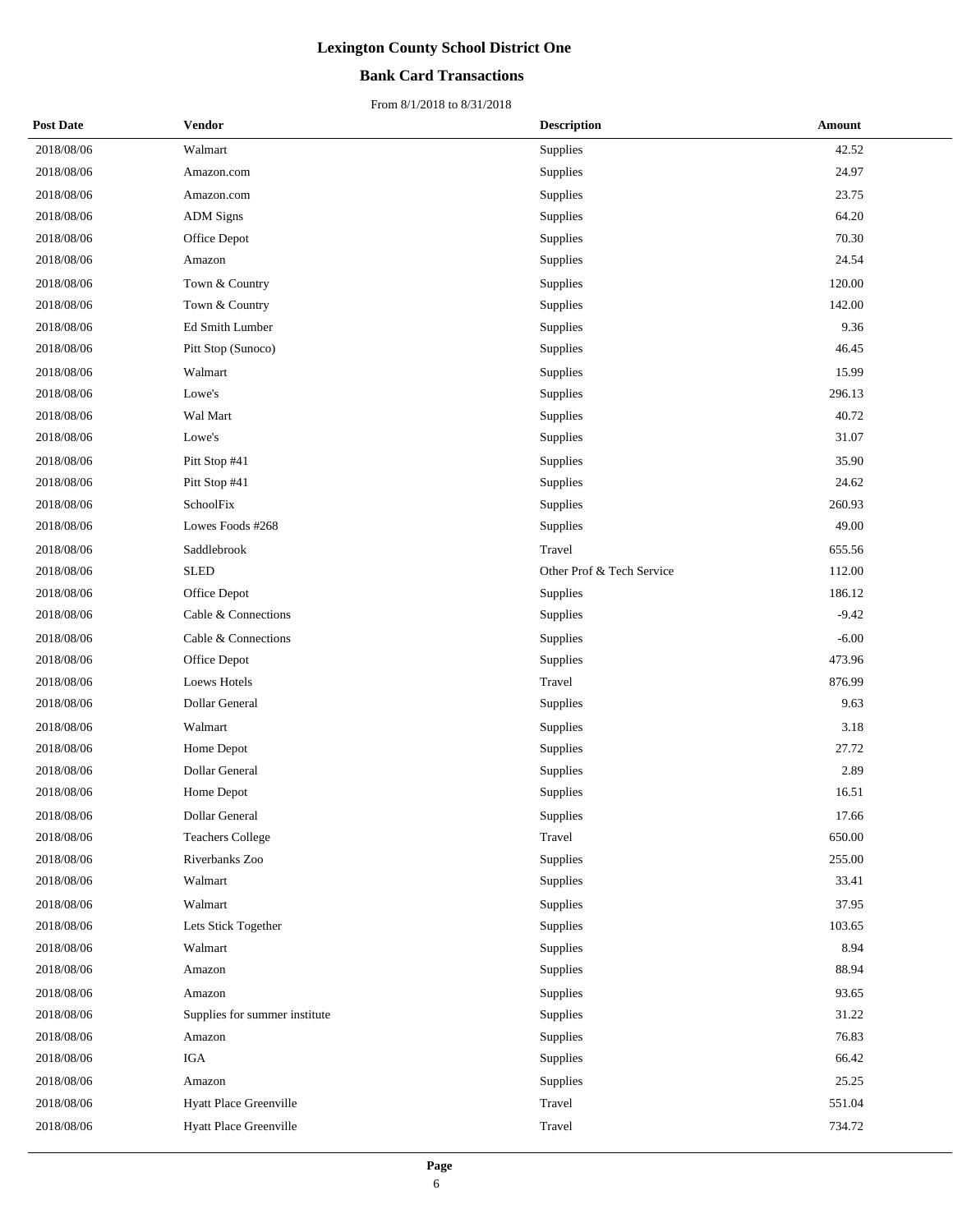#### **Bank Card Transactions**

| <b>Post Date</b> | Vendor                              | <b>Description</b> | Amount   |
|------------------|-------------------------------------|--------------------|----------|
| 2018/08/06       | Luxor                               | Travel             | 306.15   |
| 2018/08/06       | Thermoworks                         | Supplies           | 97.99    |
| 2018/08/06       | Amazon                              | Supplies           | 4.25     |
| 2018/08/06       | <b>Roanoke Custom Products</b>      | Supplies           | 70.32    |
| 2018/08/06       | <b>School Nutrition Association</b> | Dues and Fees      | 130.50   |
| 2018/08/06       | Commission on Dietetic Registr      | Dues and Fees      | 60.00    |
| 2018/08/06       | City Electric Repair                | Supplies           | 164.91   |
| 2018/08/06       | City Electric Repair                | Supplies           | 18.02    |
| 2018/08/06       | Lowe's                              | Supplies           | 59.62    |
| 2018/08/06       | <b>United Refrigeration</b>         | Supplies           | 345.56   |
| 2018/08/06       | Tribles                             | Supplies           | 42.68    |
| 2018/08/06       | Walker Hardware                     | Supplies           | 20.42    |
| 2018/08/06       | Verticle Culinary Solutions         | Supplies           | 231.12   |
| 2018/08/06       | Lowe's                              | Supplies           | 74.58    |
| 2018/08/06       | <b>Roanoke Custom Products</b>      | Supplies           | 23.44    |
| 2018/08/06       | Johnstone Supply                    | Supplies           | 263.52   |
| 2018/08/06       | <b>United Refrigeration</b>         | Supplies           | 45.39    |
| 2018/08/06       | Lowe's                              | Supplies           | 71.17    |
| 2018/08/06       | Johnstone Supply                    | Supplies           | 36.61    |
| 2018/08/06       | Johnstone Supply                    | Supplies           | 131.76   |
| 2018/08/06       | Roanoke Custom Products             | Supplies           | 23.44    |
| 2018/08/06       | City Electric Repair                | Supplies           | 4.88     |
| 2018/08/06       | Johnstone Supply                    | Supplies           | 11.17    |
| 2018/08/06       | Lowe's                              | Supplies           | 35.29    |
| 2018/08/06       | Johnstone Supply                    | Supplies           | 44.17    |
| 2018/08/06       | Johnstone Supply                    | Supplies           | 21.36    |
| 2018/08/06       | <b>United Refrigeration</b>         | Supplies           | 72.52    |
| 2018/08/06       | Lowe's                              | Supplies           | 27.78    |
| 2018/08/06       | Johnstone Supply                    | Supplies           | 131.76   |
| 2018/08/06       | Johnstone Supply                    | Supplies           | 36.61    |
| 2018/08/06       | Amazon                              | Pupil Activity     | 52.43    |
| 2018/08/06       | The UPS Store                       | Pupil Activity     | 637.51   |
| 2018/08/06       | Kaden Books                         | Pupil Activity     | 434.00   |
| 2018/08/06       | HMCO Books Geneva IL                | Pupil Activity     | 75.59    |
| 2018/08/06       | HMCO Books Geneva IL                | Pupil Activity     | 44.72    |
| 2018/08/06       | <b>BSN</b> Sports                   | Pupil Activity     | $-61.86$ |
| 2018/08/06       | Home Depot                          | Pupil Activity     | 298.53   |
| 2018/08/06       | Home Depot                          | Pupil Activity     | 16.02    |
| 2018/08/06       | <b>Kestrel Meters</b>               | Pupil Activity     | 479.00   |
| 2018/08/06       | Home Depot                          | Pupil Activity     | 35.29    |
| 2018/08/06       | Home Depot                          | Pupil Activity     | 64.17    |
| 2018/08/06       | <b>BSN</b> Sports                   | Pupil Activity     | 105.29   |
| 2018/08/06       | <b>BSN</b> Sports                   | Pupil Activity     | 94.95    |
| 2018/08/06       | <b>BSN</b> Sports                   | Pupil Activity     | 546.45   |
| 2018/08/06       | 323 Sports                          | Pupil Activity     | 544.00   |
|                  |                                     |                    |          |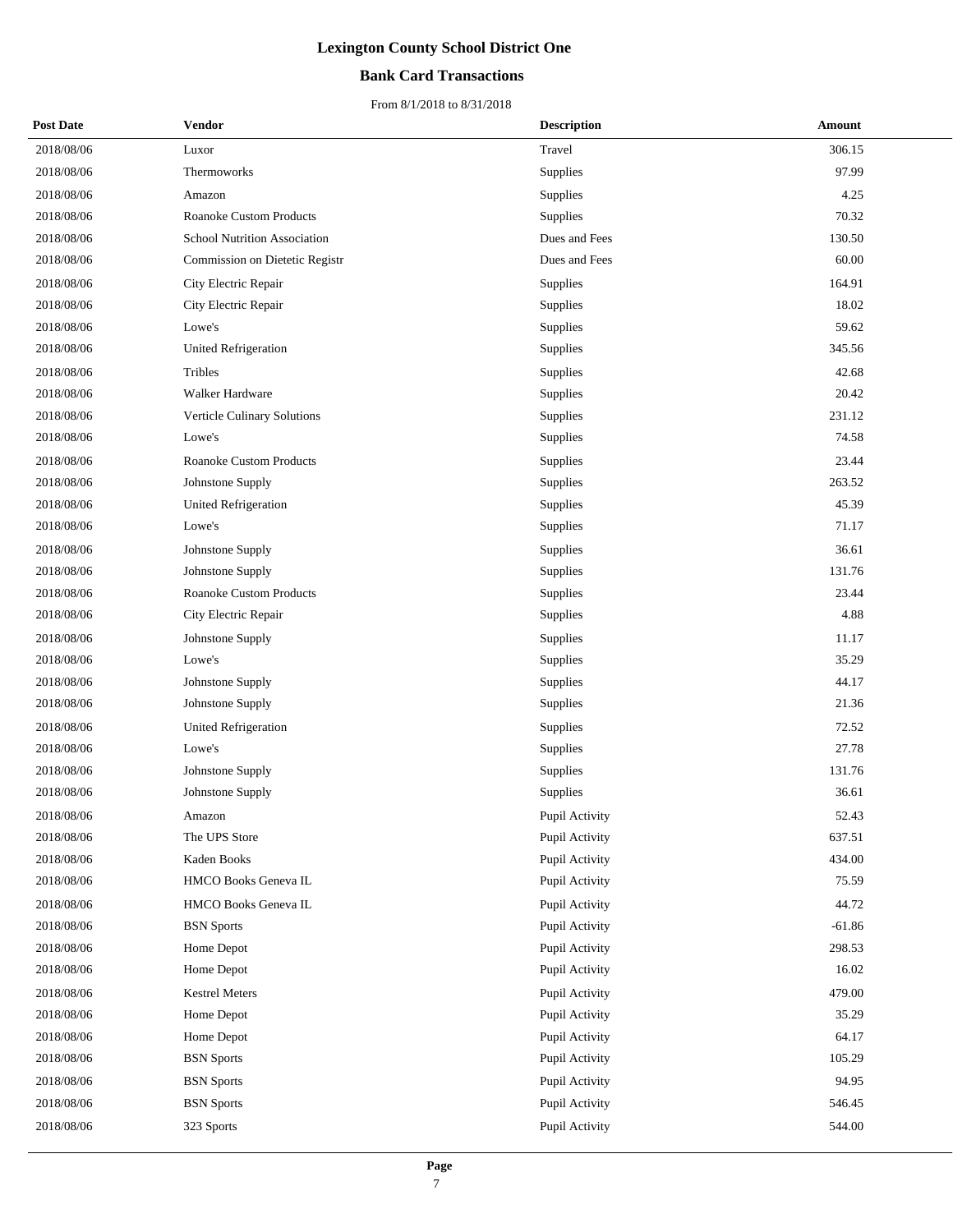#### **Bank Card Transactions**

| <b>Post Date</b> | Vendor                      | <b>Description</b>          | Amount  |
|------------------|-----------------------------|-----------------------------|---------|
| 2018/08/07       | <b>Dell Business Online</b> | Supplies                    | 320.98  |
| 2018/08/07       | Delta Air                   | Travel                      | 25.00   |
| 2018/08/07       | Uber                        | Pupil Transportation        | 39.92   |
| 2018/08/07       | Uber                        | <b>Pupil Transportation</b> | 16.94   |
| 2018/08/07       | Uber                        | Pupil Transportation        | 8.73    |
| 2018/08/07       | Uber                        | Pupil Transportation        | 15.64   |
| 2018/08/07       | Uber                        | <b>Pupil Transportation</b> | 7.03    |
| 2018/08/07       | Uber                        | Pupil Transportation        | 5.00    |
| 2018/08/07       | Uber                        | <b>Pupil Transportation</b> | 13.23   |
| 2018/08/07       | Uber                        | Pupil Transportation        | 45.44   |
| 2018/08/07       | Uber                        | Pupil Transportation        | 8.30    |
| 2018/08/07       | RPS Columbia                | <b>Pupil Transportation</b> | 66.00   |
| 2018/08/07       | Uber                        | Pupil Transportation        | 10.38   |
| 2018/08/07       | Uber                        | <b>Pupil Transportation</b> | 24.74   |
| 2018/08/07       | Uber                        | <b>Pupil Transportation</b> | 11.38   |
| 2018/08/07       | Uber                        | Pupil Transportation        | 3.00    |
| 2018/08/07       | Uber                        | Pupil Transportation        | 51.07   |
| 2018/08/07       | Uber                        | Pupil Transportation        | 19.95   |
| 2018/08/07       | American Air                | Pupil Transportation        | 60.00   |
| 2018/08/07       | Uber                        | Pupil Transportation        | $-7.70$ |
| 2018/08/07       | Uber                        | Pupil Transportation        | 10.49   |
| 2018/08/07       | Uber                        | Pupil Transportation        | 11.59   |
| 2018/08/07       | Uber                        | <b>Pupil Transportation</b> | 13.23   |
| 2018/08/07       | Uber                        | <b>Pupil Transportation</b> | 13.00   |
| 2018/08/07       | Uber                        | Pupil Transportation        | 5.00    |
| 2018/08/07       | Uber                        | Pupil Transportation        | 5.00    |
| 2018/08/07       | Uber                        | Pupil Transportation        | 22.33   |
| 2018/08/07       | Uber                        | Pupil Transportation        | 10.75   |
| 2018/08/07       | Uber                        | Pupil Transportation        | 9.93    |
| 2018/08/07       | Uber                        | <b>Pupil Transportation</b> | 15.31   |
| 2018/08/07       | Uber                        | Pupil Transportation        | 24.69   |
| 2018/08/07       | American Air                | Pupil Transportation        | 25.00   |
| 2018/08/07       | Uber                        | Pupil Transportation        | 46.72   |
| 2018/08/07       | Uber                        | Pupil Transportation        | 7.70    |
| 2018/08/07       | Uber                        | Pupil Transportation        | 11.36   |
| 2018/08/07       | Uber                        | <b>Pupil Transportation</b> | 16.10   |
| 2018/08/07       | SQ*                         | <b>Pupil Transportation</b> | 120.00  |
| 2018/08/07       | Uber                        | Pupil Transportation        | 14.07   |
| 2018/08/07       | Uber                        | <b>Pupil Transportation</b> | 18.94   |
| 2018/08/07       | Uber                        | Pupil Transportation        | 13.31   |
| 2018/08/07       | Uber                        | Pupil Transportation        | 46.07   |
| 2018/08/07       | American Air                | Pupil Transportation        | 25.00   |
| 2018/08/07       | Uber                        | Pupil Transportation        | 33.79   |
| 2018/08/07       | Uber                        | Pupil Transportation        | 21.27   |
| 2018/08/07       | Foreign Fee for Piktochart  | Pupil Activity              | 8.70    |
|                  |                             |                             |         |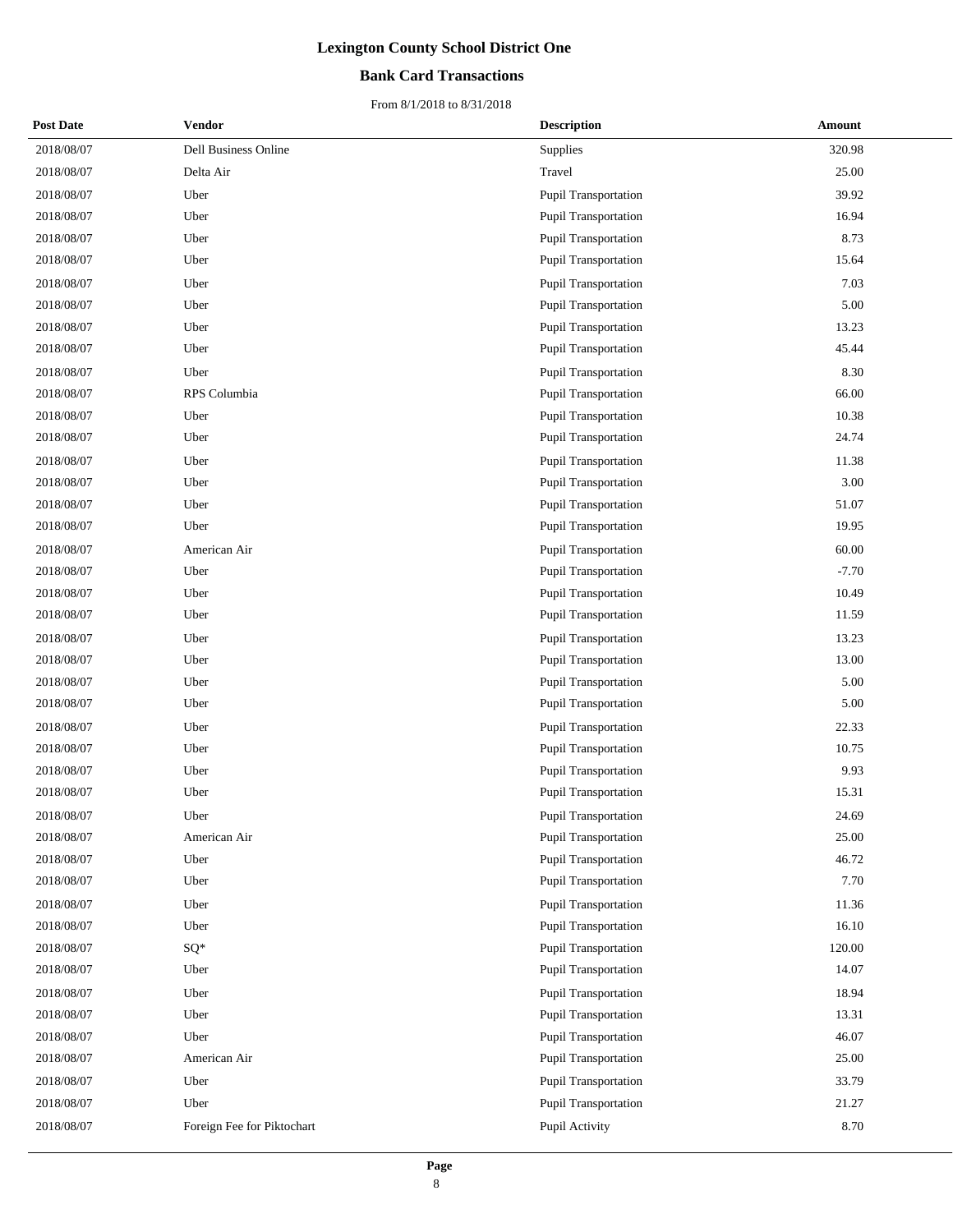#### **Bank Card Transactions**

| <b>Post Date</b> | <b>Vendor</b>               | <b>Description</b>        | <b>Amount</b> |
|------------------|-----------------------------|---------------------------|---------------|
| 2018/08/07       | Piktochart                  | Pupil Activity            | 290.00        |
| 2018/08/08       | Classkick                   | Software Renewal/Agreemen | 499.00        |
| 2018/08/08       | <b>Breakout EDU</b>         | Software Renewal/Agreemen | 50.00         |
| 2018/08/08       | Quizlet                     | Software Renewal/Agreemen | 195.94        |
| 2018/08/08       | Amazon                      | Supplies                  | 33.15         |
| 2018/08/08       | Walmart                     | Supplies                  | 112.67        |
| 2018/08/08       | Amazon                      | Supplies                  | 52.24         |
| 2018/08/08       | Amazon                      | Supplies                  | 63.19         |
| 2018/08/08       | <b>Stage Lighting Store</b> | Supplies-Maintenace       | 866.37        |
| 2018/08/08       | <b>SC DMV</b>               | Supplies-Maintenace       | 103.72        |
| 2018/08/08       | Home Depot                  | Supplies-Maintenace       | 107.51        |
| 2018/08/08       | Target                      | Supplies-Maintenace       | 21.38         |
| 2018/08/08       | Amazon                      | Pupil Activity            | 479.00        |
| 2018/08/22       | Campbell's Wrecker          | Repairs and Maintenance   | 95.00         |
| 2018/08/22       | Shell Oil                   | Supplies-Maintenace       | 85.00         |
| 2018/08/22       | AutoZone                    | Supplies-Maintenace       | 76.36         |
| 2018/08/22       | ExxonMobile                 | Supplies-Maintenace       | 58.40         |
| 2018/08/22       | Herndon Chevrolet           | Supplies-Maintenace       | 271.97        |
| 2018/08/22       | <b>Tractor Supply</b>       | Supplies-Maintenace       | 23.16         |
| 2018/08/22       | Shell Oil                   | Supplies-Maintenace       | 85.00         |
| 2018/08/22       | Home Depot                  | Supplies-Maintenace       | 24.58         |
| 2018/08/22       | Home Depot                  | Supplies-Maintenace       | 206.41        |
| 2018/08/22       | Auto Zone                   | Supplies-Maintenace       | 122.26        |
| 2018/08/22       | ManTool                     | Supplies-Maintenace       | 384.13        |
| 2018/08/22       | Power Equipment Direct      | Supplies-Maintenace       | 259.99        |
| 2018/08/22       | A-Z Lawnmower               | Supplies-Maintenace       | 34.20         |
| 2018/08/22       | <b>Tractor Supply</b>       | Supplies-Maintenace       | 103.75        |
| 2018/08/22       | <b>Tractor Supply</b>       | Supplies-Maintenace       | 81.19         |
| 2018/08/22       | Shell Oil                   | Supplies-Maintenace       | 84.67         |
| 2018/08/22       | Shell Oil                   | Supplies-Maintenace       | 74.68         |
| 2018/08/22       | <b>CES</b>                  | Supplies-Maintenace       | 87.40         |
| 2018/08/22       | <b>Batteries Plus</b>       | Supplies-Maintenace       | 166.28        |
| 2018/08/22       | <b>CES</b>                  | Supplies-Maintenace       | 135.45        |
| 2018/08/22       | Ed Smith Lumber             | Supplies-Maintenace       | 42.71         |
| 2018/08/22       | Ed Smith Lumber             | Supplies-Maintenace       | 8.36          |
| 2018/08/22       | <b>CES</b>                  | Supplies-Maintenace       | 207.07        |
| 2018/08/22       | WP Law                      | Supplies-Maintenace       | 50.08         |
| 2018/08/22       | Ed Smith Lumber             | Supplies-Maintenace       | 63.09         |
| 2018/08/22       | Ed Smith Lumber             | Supplies-Maintenace       | 32.09         |
| 2018/08/22       | Home Depot                  | Supplies-Maintenace       | 158.78        |
| 2018/08/22       | AutoZone                    | Supplies-Maintenace       | 122.90        |
| 2018/08/22       | Home Depot                  | Supplies-Maintenace       | 119.18        |
| 2018/08/22       | Sherwin Williams            | Supplies-Maintenace       | 182.70        |
| 2018/08/22       | V&O Tire                    | Supplies-Maintenace       | 116.30        |
| 2018/08/22       | <b>CES</b>                  | Supplies-Maintenace       | 59.09         |
|                  |                             |                           |               |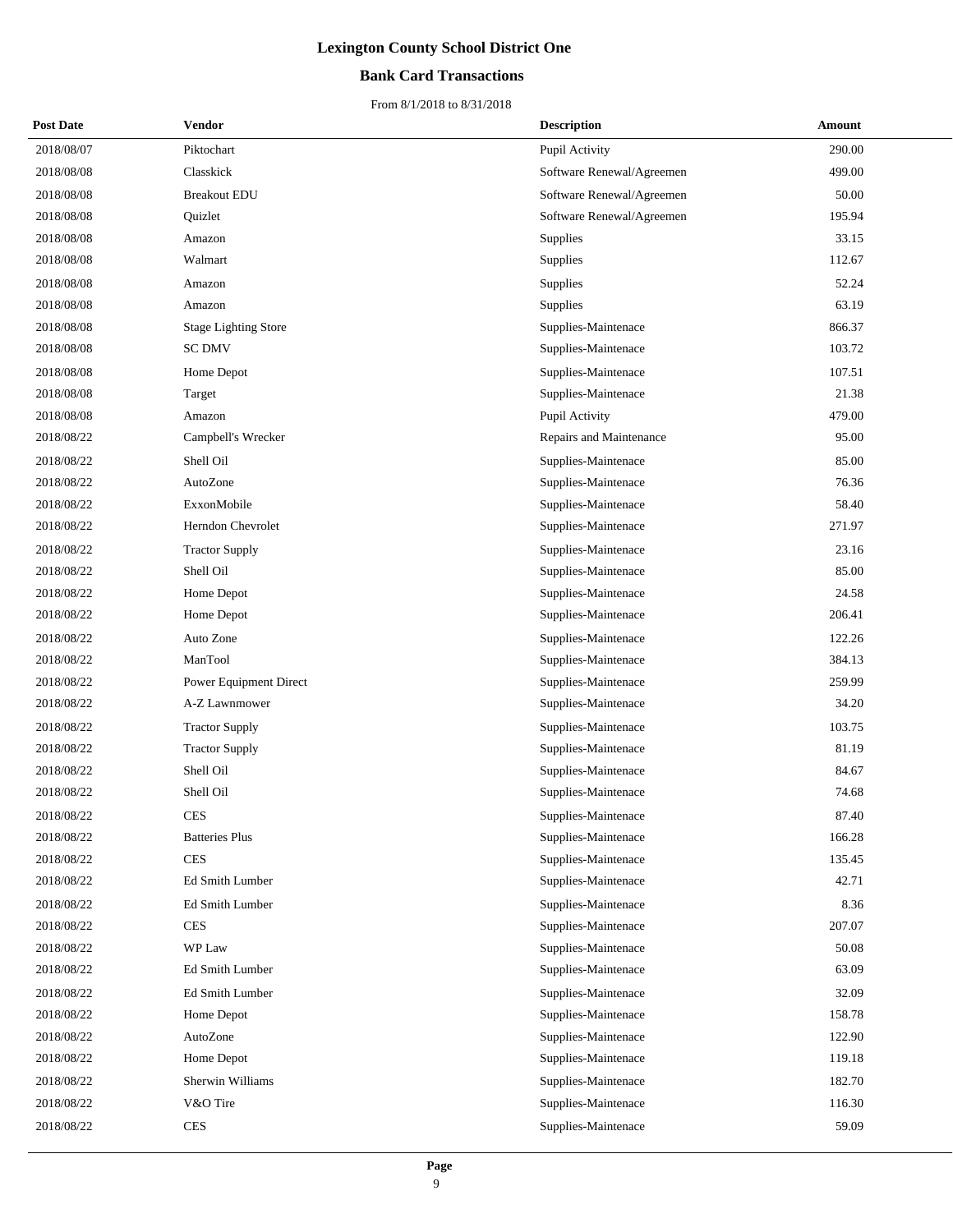#### **Bank Card Transactions**

| <b>Post Date</b> | <b>Vendor</b>         | <b>Description</b>  | Amount |
|------------------|-----------------------|---------------------|--------|
| 2018/08/22       | <b>Batteries Plus</b> | Supplies-Maintenace | 34.03  |
| 2018/08/22       | Sherwin Williams      | Supplies-Maintenace | 165.26 |
| 2018/08/22       | Sherwin Williams      | Supplies-Maintenace | 39.54  |
| 2018/08/22       | Ferguson              | Supplies-Maintenace | 32.67  |
| 2018/08/22       | Lexington True Value  | Supplies-Maintenace | 25.66  |
| 2018/08/22       | Lowe's                | Supplies-Maintenace | 39.23  |
| 2018/08/22       | WW Grainger           | Supplies-Maintenace | 39.31  |
| 2018/08/22       | <b>CES</b>            | Supplies-Maintenace | 109.42 |
| 2018/08/22       | Sherwin Williams      | Supplies-Maintenace | 137.97 |
| 2018/08/22       | Lowe's                | Supplies-Maintenace | 6.85   |
| 2018/08/22       | Lowe's                | Supplies-Maintenace | 18.15  |
| 2018/08/22       | Lowe's                | Supplies-Maintenace | 44.90  |
| 2018/08/22       | Sherwin Williams      | Supplies-Maintenace | 234.82 |
| 2018/08/22       | Lowe's                | Supplies-Maintenace | 125.48 |
| 2018/08/22       | <b>ABC</b> Supply     | Supplies-Maintenace | 120.96 |
| 2018/08/22       | Ed Smith              | Supplies-Maintenace | 13.02  |
| 2018/08/22       | Mayer Electric        | Supplies-Maintenace | 331.70 |
| 2018/08/22       | Lowe's                | Supplies-Maintenace | 37.66  |
| 2018/08/22       | Lowe's                | Supplies-Maintenace | 91.16  |
| 2018/08/22       | WP Law                | Supplies-Maintenace | 211.87 |
| 2018/08/22       | Lexington True Value  | Supplies-Maintenace | 4.81   |
| 2018/08/22       | <b>CES</b>            | Supplies-Maintenace | 315.53 |
| 2018/08/22       | Lowe's                | Supplies-Maintenace | 14.17  |
| 2018/08/22       | Sherwin Williams      | Supplies-Maintenace | 171.14 |
| 2018/08/22       | <b>CES</b>            | Supplies-Maintenace | 32.16  |
| 2018/08/22       | Home Depot            | Supplies-Maintenace | 84.17  |
| 2018/08/22       | Lowe's                | Supplies-Maintenace | 47.04  |
| 2018/08/22       | Lexington True Value  | Supplies-Maintenace | 8.48   |
| 2018/08/22       | <b>CES</b>            | Supplies-Maintenace | 20.22  |
| 2018/08/22       | Lowe's                | Supplies-Maintenace | 5.03   |
| 2018/08/22       | <b>CES</b>            | Supplies-Maintenace | 123.68 |
| 2018/08/22       | Lowe's                | Supplies-Maintenace | 6.71   |
| 2018/08/22       | Lowe's                | Supplies-Maintenace | 196.99 |
| 2018/08/22       | Lowe's                | Supplies-Maintenace | 87.21  |
| 2018/08/22       | Lowe's                | Supplies-Maintenace | 9.91   |
| 2018/08/22       | <b>CES</b>            | Supplies-Maintenace | 91.36  |
| 2018/08/22       | <b>CES</b>            | Supplies-Maintenace | 18.44  |
| 2018/08/22       | Ed Smith Lumber       | Supplies-Maintenace | 8.54   |
| 2018/08/22       | Lowe's                | Supplies-Maintenace | 94.70  |
| 2018/08/22       | Lowe's                | Supplies-Maintenace | 142.40 |
| 2018/08/22       | <b>CES</b>            | Supplies-Maintenace | 282.78 |
| 2018/08/22       | <b>CES</b>            | Supplies-Maintenace | 64.04  |
| 2018/08/22       | <b>CES</b>            | Supplies-Maintenace | 98.30  |
| 2018/08/22       | Ferguson              | Supplies-Maintenace | 169.12 |
| 2018/08/22       | Sherwin Williams      | Supplies-Maintenace | 93.07  |
|                  |                       |                     |        |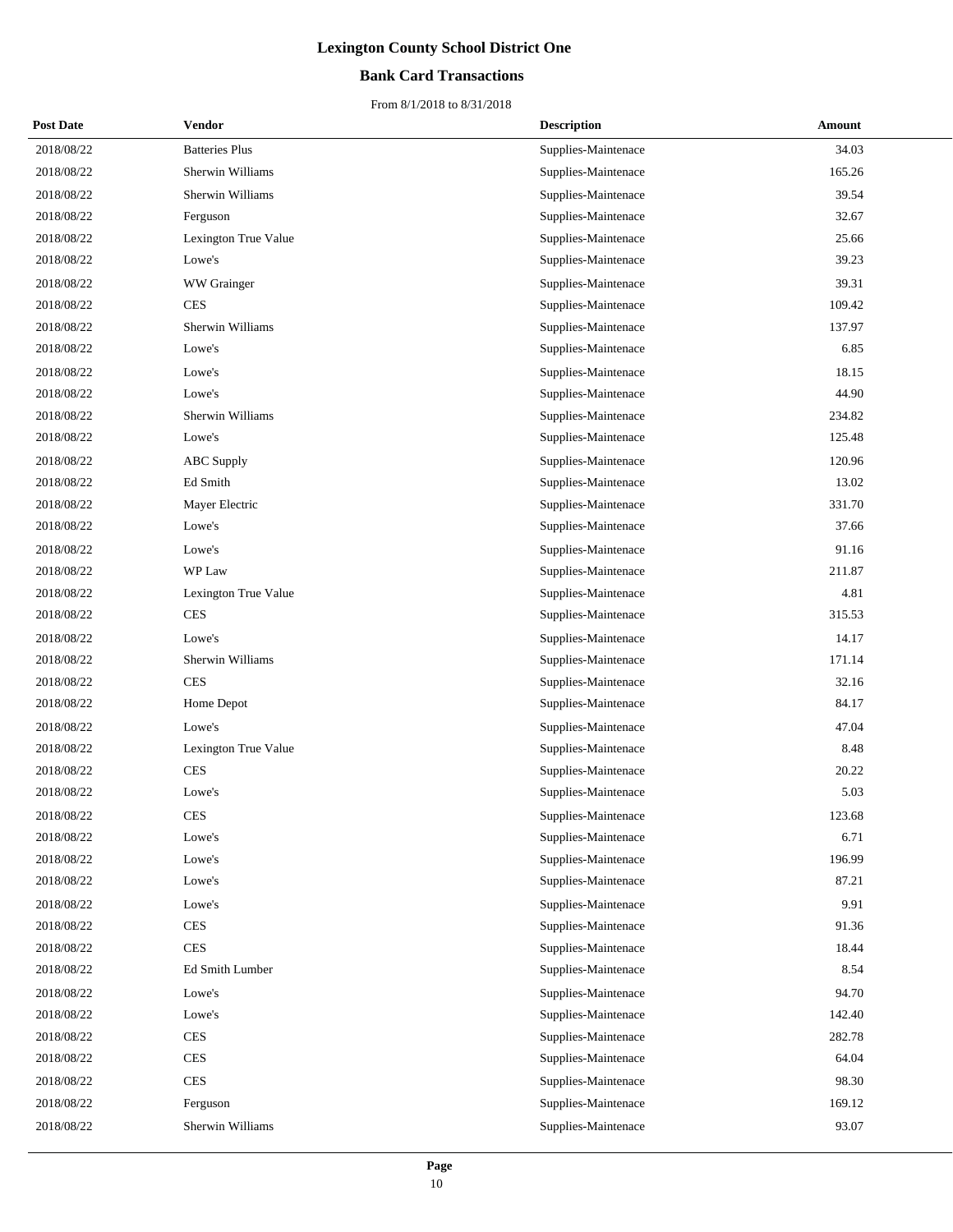#### **Bank Card Transactions**

| <b>Post Date</b> | <b>Vendor</b>                 | <b>Description</b>        | <b>Amount</b> |
|------------------|-------------------------------|---------------------------|---------------|
| 2018/08/22       | Sherwin Williams              | Supplies-Maintenace       | 216.03        |
| 2018/08/22       | Home Depot                    | Supplies-Maintenace       | 169.78        |
| 2018/08/22       | <b>CES</b>                    | Supplies-Maintenace       | 107.88        |
| 2018/08/22       | Amazon                        | Supplies-Maintenace       | 128.65        |
| 2018/08/22       | <b>CES</b>                    | Supplies-Maintenace       | 116.53        |
| 2018/08/22       | Lowe's                        | Supplies-Maintenace       | 39.78         |
| 2018/08/22       | Sherwin Williams              | Supplies-Maintenace       | 245.19        |
| 2018/08/22       | Bearing Dist.                 | Supplies-Maintenace       | 215.84        |
| 2018/08/22       | Tri-State Pump & Control      | Supplies-Maintenace       | 69.95         |
| 2018/08/22       | Sparrow & Kennedy             | Supplies-Maintenace       | 189.15        |
| 2018/08/23       | <b>AMAZON</b>                 | Supplies                  | 5.99          |
| 2018/08/23       | <b>AMAZON</b>                 | Supplies                  | 26.56         |
| 2018/08/23       | <b>AMAZON</b>                 | Supplies                  | 133.50        |
| 2018/08/23       | WWW.STENHOUSE.COM             | Supplies                  | 40.66         |
| 2018/08/23       | <b>CREATIVE SAFETY SUPPLY</b> | Supplies                  | 394.32        |
| 2018/08/23       | <b>AMAZON</b>                 | Supplies                  | 4.99          |
| 2018/08/23       | SYMBALOO SUBSCRIPTION         | Software Renewal/Agreemen | 49.00         |
| 2018/08/23       | SYMBALOO SUBSCRIPTION         | Software Renewal/Agreemen | 49.00         |
| 2018/08/23       | SYMBALOO SUBSCRIPTION         | Software Renewal/Agreemen | 49.00         |
| 2018/08/23       | SYMBALOO SUBSCRIPTION         | Software Renewal/Agreemen | 49.00         |
| 2018/08/23       | LOWE'S                        | Supplies                  | 44.50         |
| 2018/08/23       | WALMART                       | Supplies                  | 28.78         |
| 2018/08/23       | LOWE'S                        | Supplies                  | 55.22         |
| 2018/08/23       | LOWE'S                        | Supplies                  | 25.80         |
| 2018/08/23       | <b>HOME DEPOT</b>             | Supplies                  | 17.02         |
| 2018/08/23       | <b>HOME DEPOT</b>             | Supplies                  | 174.62        |
| 2018/08/23       | <b>LOWE'S</b>                 | Supplies                  | 28.49         |
| 2018/08/23       | LOWE'S                        | Supplies                  | 17.85         |
| 2018/08/23       | LOWE'S                        | Pupil Activity            | 89.64         |
| 2018/08/23       | WEST MUSIC                    | Pupil Activity            | 27.15         |
| 2018/08/27       | Hobby Lobby                   | Supplies                  | 16.66         |
| 2018/08/27       | Amazon.com                    | Supplies                  | 25.38         |
| 2018/08/27       | Amazon.com                    | Supplies                  | 22.82         |
| 2018/08/27       | Amazon.com                    | Supplies                  | 66.35         |
| 2018/08/27       | Amazon.com                    | Supplies                  | 62.51         |
| 2018/08/27       | Lakeshore                     | Supplies                  | 273.20        |
| 2018/08/27       | Amazon.com                    | Supplies                  | 42.76         |
| 2018/08/27       | Really Good Stuff             | Supplies                  | 115.53        |
| 2018/08/27       | Lowe's                        | Supplies                  | 22.92         |
| 2018/08/27       | Dollar General                | Supplies                  | 6.96          |
| 2018/08/27       | Really Good Stuff             | Supplies                  | 60.93         |
| 2018/08/27       | Amazon.com                    | Supplies                  | 56.47         |
| 2018/08/27       | Amazon                        | Supplies                  | 134.40        |
| 2018/08/27       | DIY Lettering.Com             | Supplies                  | 300.33        |
| 2018/08/27       | Specialist ID                 | Supplies                  | 305.60        |
|                  |                               |                           |               |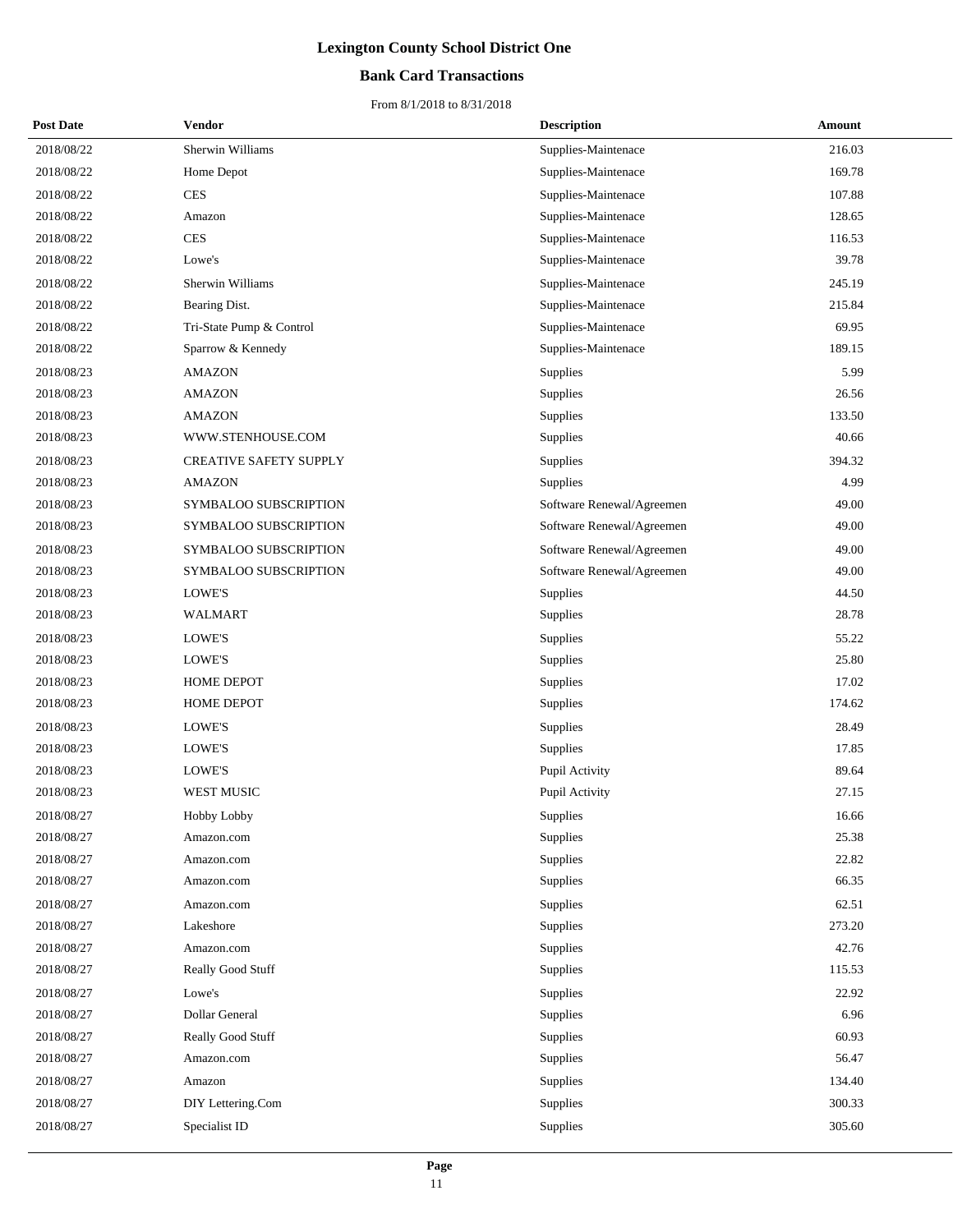#### **Bank Card Transactions**

| <b>Post Date</b> | <b>Vendor</b>            | <b>Description</b>        | Amount    |
|------------------|--------------------------|---------------------------|-----------|
| 2018/08/27       | Raptor                   | Supplies                  | 200.00    |
| 2018/08/27       | Amazon                   | Supplies                  | 29.59     |
| 2018/08/27       | 4imprint                 | Supplies                  | 416.17    |
| 2018/08/27       | Amazon                   | Supplies                  | 75.48     |
| 2018/08/27       | Holiday Inn Express      | Travel                    | 523.60    |
| 2018/08/27       | The Trophy & Gift Shop   | Supplies                  | 101.58    |
| 2018/08/27       | Amazon                   | Supplies                  | 233.94    |
| 2018/08/27       | Amazon                   | Supplies                  | 415.00    |
| 2018/08/27       | Amazon                   | Supplies                  | 95.19     |
| 2018/08/27       | Lowes #02967             | Supplies                  | 53.46     |
| 2018/08/27       | Amazon.com               | Supplies                  | 41.99     |
| 2018/08/27       | Walmart                  | Supplies                  | 53.93     |
| 2018/08/27       | Walmart                  | Supplies                  | 11.25     |
| 2018/08/27       | <b>Survey Monkey</b>     | Software Renewal/Agreemen | 87.00     |
| 2018/08/27       | <b>Embassy Suites</b>    | Travel-Teacher Staff Dev  | $-264.32$ |
| 2018/08/27       | <b>SCSBA</b>             | Travel                    | 125.00    |
| 2018/08/27       | <b>SCSBA</b>             | Travel                    | 1,170.00  |
| 2018/08/27       | Walmart                  | Supplies                  | 99.79     |
| 2018/08/27       | Publix                   | Other Objects             | 39.98     |
| 2018/08/27       | <b>SCASA</b>             | Travel                    | 125.00    |
| 2018/08/27       | Carolina Wings           | Other Objects             | 78.52     |
| 2018/08/27       | Kingsman                 | Other Objects             | 108.40    |
| 2018/08/27       | The Root Cellar          | Other Objects             | 90.31     |
| 2018/08/27       | Amazon.com               | Supplies                  | 11.22     |
| 2018/08/27       | Amazon.com               | Supplies                  | 76.99     |
| 2018/08/27       | <b>USPS</b>              | Supplies                  | 35.00     |
| 2018/08/27       | Pine Press               | Supplies                  | 49.32     |
| 2018/08/27       | Office Depot             | Supplies                  | 199.10    |
| 2018/08/27       | Derrick's Service Center | Supplies                  | 92.00     |
| 2018/08/27       | Walker Hardware LLC      | Supplies                  | 11.85     |
| 2018/08/27       | Sunoco                   | Supplies                  | 92.26     |
| 2018/08/27       | Walker Hardware LLC      | Supplies                  | 5.83      |
| 2018/08/27       | Shell Oil                | Supplies                  | 76.80     |
| 2018/08/27       | Lowes                    | Supplies                  | 169.82    |
| 2018/08/27       | Lowes                    | Supplies                  | 28.31     |
| 2018/08/27       | Murphy Express           | Supplies                  | 57.48     |
| 2018/08/27       | Lowes                    | Supplies                  | 57.73     |
| 2018/08/27       | Shell                    | Supplies                  | 40.00     |
| 2018/08/27       | Shell                    | Supplies                  | 41.12     |
| 2018/08/27       | LOWES                    | Supplies                  | 743.16    |
| 2018/08/27       | Shell Oil                | Pupil Activity            | 33.02     |
| 2018/08/27       | Sunoco                   | Pupil Activity            | 10.14     |
| 2018/08/27       | <b>USPS</b>              | Pupil Activity            | 7.25      |
| 2018/08/27       | Scholastic Magazines     | Pupil Activity            | 329.67    |
| 2018/08/27       | Target                   | Pupil Activity            | 233.28    |
|                  |                          |                           |           |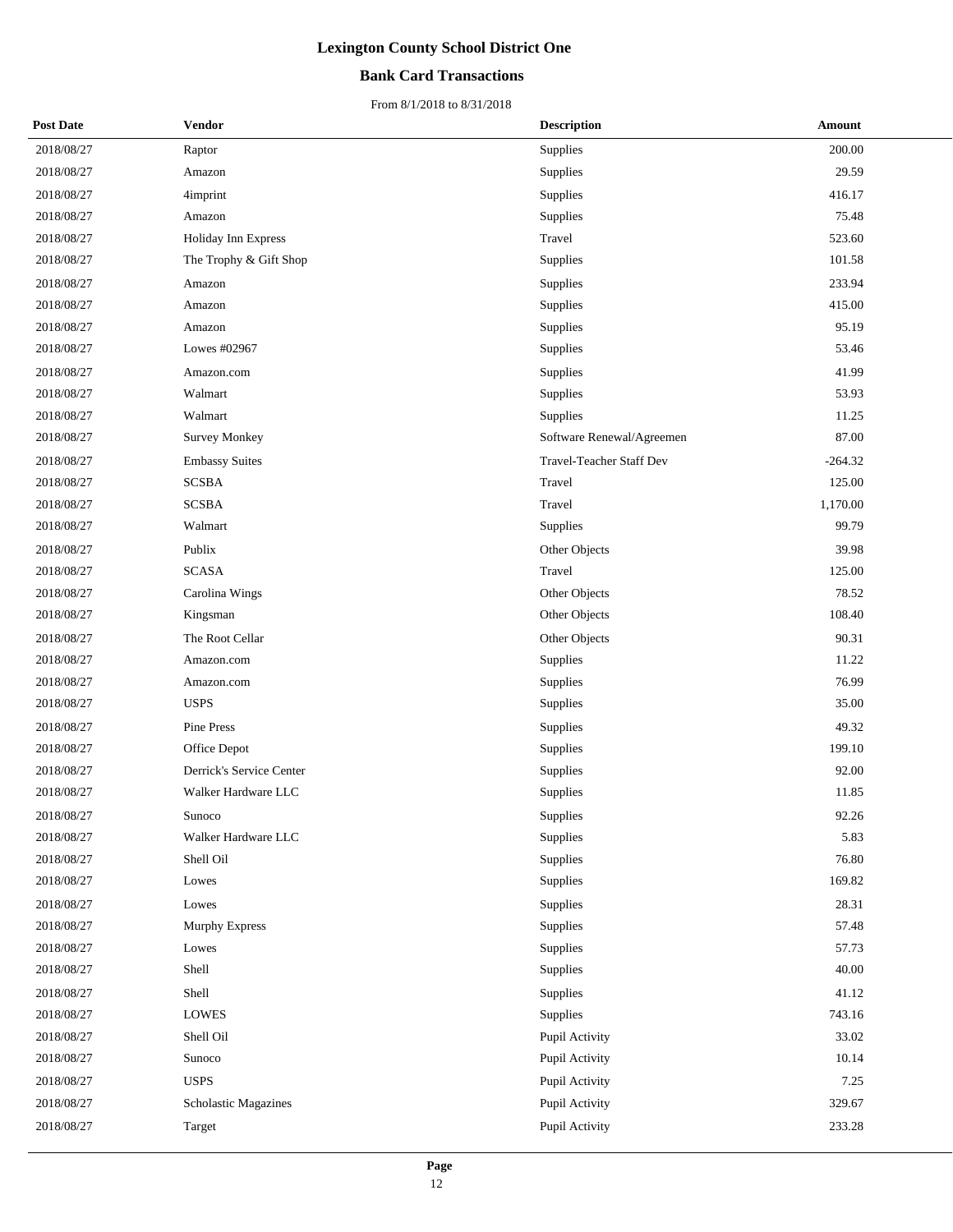#### **Bank Card Transactions**

| <b>Post Date</b> | <b>Vendor</b>                | <b>Description</b>       | Amount    |
|------------------|------------------------------|--------------------------|-----------|
| 2018/08/27       | Target                       | Pupil Activity           | 110.16    |
| 2018/08/27       | Target                       | Pupil Activity           | 26.75     |
| 2018/08/27       | Target                       | Pupil Activity           | 28.22     |
| 2018/08/27       | Lowes                        | Pupil Activity           | 225.94    |
| 2018/08/27       | <b>Embassy Suites</b>        | Pupil Activity           | 328.24    |
| 2018/08/27       | Walmart                      | Pupil Activity           | 21.78     |
| 2018/08/27       | Walmart                      | Pupil Activity           | 49.66     |
| 2018/08/27       | Murphy Express               | Pupil Activity           | 25.75     |
| 2018/08/27       | Shell Oil                    | Pupil Activity           | 12.44     |
| 2018/08/27       | Shell Oil                    | Pupil Activity           | 14.90     |
| 2018/08/27       | Office Depot                 | Pupil Activity           | 103.59    |
| 2018/08/27       | Walmart                      | Pupil Activity           | 102.54    |
| 2018/08/27       | Lowes                        | Pupil Activity           | 128.85    |
| 2018/08/27       | Bi-Lo                        | Pupil Activity           | 105.12    |
| 2018/08/27       | Hilton Garden Inn            | Pupil Activity           | 577.69    |
| 2018/08/27       | Hilton Garden Inn            | Pupil Activity           | 535.49    |
| 2018/08/27       | Hilton Garden Inn            | Pupil Activity           | 519.54    |
| 2018/08/27       | Hilton Garden Inn            | Pupil Activity           | $-18.48$  |
| 2018/08/27       | Hilton Garden Inn            | Pupil Activity           | 412.50    |
| 2018/08/27       | Hilton Garden Inn            | Pupil Activity           | $-535.49$ |
| 2018/08/27       | Hilton Garden Inn            | Pupil Activity           | 526.40    |
| 2018/08/27       | Hilton Garden Inn            | Pupil Activity           | 870.84    |
| 2018/08/27       | Walker Hardware LLC          | Pupil Activity           | 9.04      |
| 2018/08/27       | Coaches Office               | Pupil Activity           | 199.00    |
| 2018/08/27       | Lowes                        | Pupil Activity           | 21.50     |
| 2018/08/27       | Laundry Loops                | Pupil Activity           | 104.80    |
| 2018/08/27       | Lowes                        | Pupil Activity           | 26.36     |
| 2018/08/27       | Running Warehouse            | Pupil Activity           | 63.52     |
| 2018/08/27       | Amazon                       | Pupil Activity           | 50.38     |
| 2018/08/27       | Running Warehouse            | Pupil Activity           | 59.64     |
| 2018/08/27       | Tiffin Holdings Inc          | Pupil Activity           | 111.00    |
| 2018/08/28       | <b>Hyatt Place</b>           | Travel-Teacher Staff Dev | 468.16    |
| 2018/08/28       | Walker Hardware              | Supplies                 | 5.13      |
| 2018/08/28       | IGA                          | Supplies                 | 5.54      |
| 2018/08/28       | Saluda Shoals Park           | Supplies                 | 89.00     |
| 2018/08/28       | IGA                          | Supplies                 | 26.42     |
| 2018/08/28       | <b>Teachers Pay Teachers</b> | Pupil Activity           | 269.00    |
| 2018/08/28       | The PL Consulting Group, LLC | Pupil Activity           | 310.00    |
| 2018/08/28       | Omni Cheer                   | Pupil Activity           | 907.95    |
| 2018/08/29       | Teachers Pay Teachers        | Supplies                 | 9.23      |
| 2018/08/29       | Dollar Tree                  | Supplies                 | 45.36     |
| 2018/08/29       | Walmart                      | Supplies                 | 56.85     |
| 2018/08/29       | Walmart                      | Supplies                 | 95.34     |
| 2018/08/29       | <b>Staples</b>               | Supplies                 | 18.18     |
| 2018/08/29       | Amazon.de                    | Supplies                 | 59.87     |
|                  |                              |                          |           |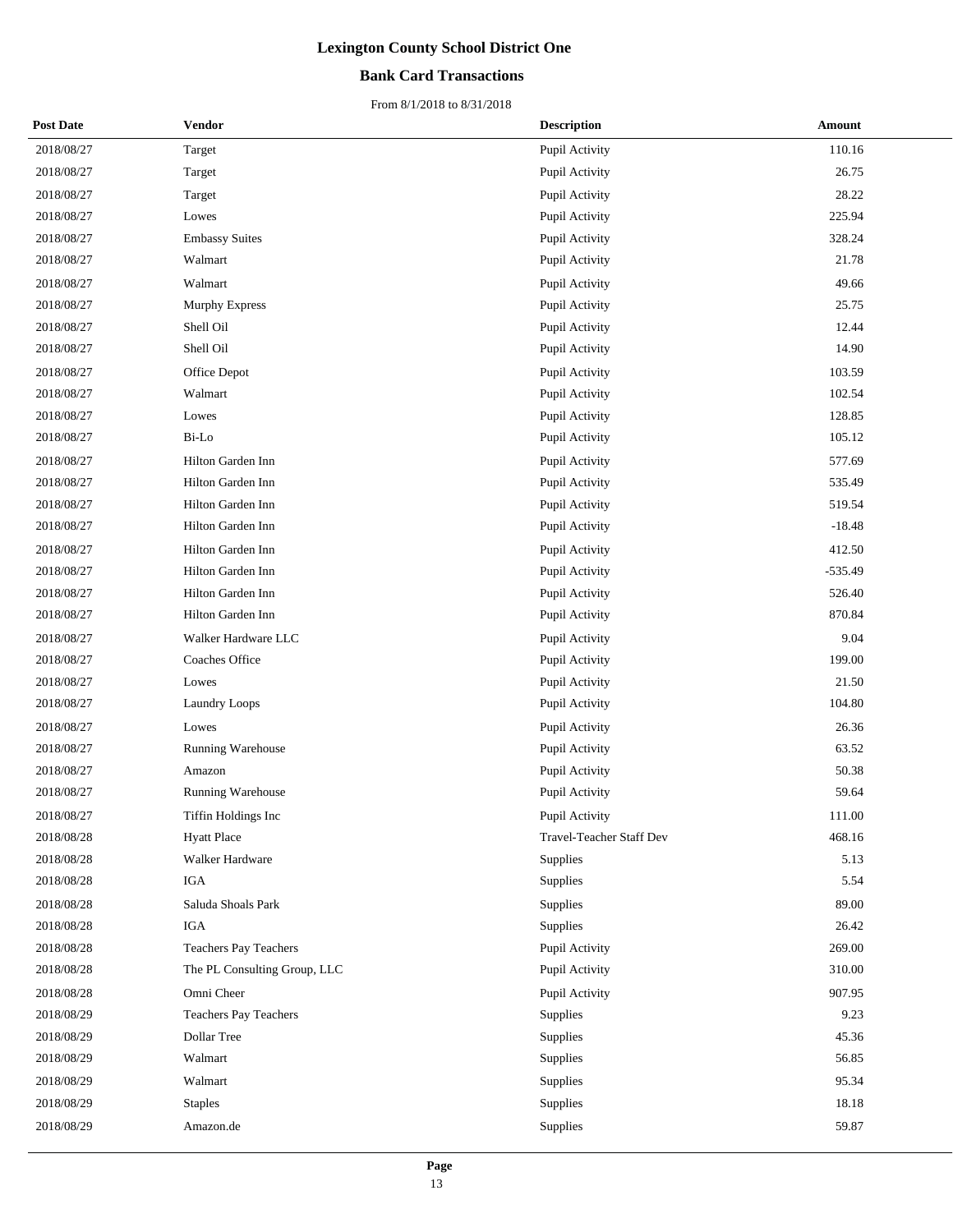#### **Bank Card Transactions**

| <b>Post Date</b> | Vendor                        | <b>Description</b>         | <b>Amount</b> |
|------------------|-------------------------------|----------------------------|---------------|
| 2018/08/29       | Raptor                        | Supplies                   | 100.00        |
| 2018/08/29       | Amazon.de                     | Supplies-Immersion         | 18.87         |
| 2018/08/29       | Amazon.com                    | Supplies                   | 65.26         |
| 2018/08/29       | Walmart                       | Supplies                   | 94.23         |
| 2018/08/29       | Walmart                       | Supplies                   | 36.12         |
| 2018/08/29       | Teachers Pay Teachers         | Supplies                   | 33.15         |
| 2018/08/29       | <b>US Post Office</b>         | Supplies                   | 126.60        |
| 2018/08/29       | <b>Educational Wonderland</b> | Supplies                   | 88.43         |
| 2018/08/29       | Amazon.com                    | <b>Technology Supplies</b> | 8.55          |
| 2018/08/29       | Office depot                  | Supplies                   | 112.29        |
| 2018/08/29       | Amazon                        | Supplies                   | 36.00         |
| 2018/08/29       | Amazon                        | Supplies                   | 33.84         |
| 2018/08/29       | Office depot                  | Supplies                   | 65.20         |
| 2018/08/29       | office depot                  | Supplies                   | 115.53        |
| 2018/08/29       | party city                    | Supplies                   | 15.86         |
| 2018/08/29       | <b>HOBBY LOBBY</b>            | Supplies                   | 60.66         |
| 2018/08/29       | <b>DOLLAR TREE</b>            | Supplies                   | 141.24        |
| 2018/08/29       | PINE PRESS                    | Supplies                   | 105.12        |
| 2018/08/29       | HOBBY LOBBY                   | Supplies                   | 136.00        |
| 2018/08/29       | <b>AMAZON</b>                 | Supplies                   | 103.81        |
| 2018/08/29       | Westin Hotel                  | Travel                     | 920.96        |
| 2018/08/29       | Amazon                        | Supplies                   | 34.98         |
| 2018/08/29       | Amazon                        | Supplies                   | 33.78         |
| 2018/08/29       | Amazon                        | Supplies                   | 162.65        |
| 2018/08/29       | Nasco                         | Supplies                   | 297.00        |
| 2018/08/29       | Amazon                        | Supplies                   | 133.83        |
| 2018/08/29       | <b>Dollar General</b>         | Supplies                   | 51.36         |
| 2018/08/29       | Amazon                        | Supplies                   | 33.76         |
| 2018/08/29       | Amazon                        | Supplies                   | 435.12        |
| 2018/08/29       | Office Depot                  | Supplies                   | 104.58        |
| 2018/08/29       | <b>Teachers Discovery</b>     | Supplies                   | 41.41         |
| 2018/08/29       | Signs & Tags                  | Supplies                   | 524.00        |
| 2018/08/29       | Amazon.com                    | Supplies                   | 394.51        |
| 2018/08/29       | Office Depot                  | Supplies                   | 60.65         |
| 2018/08/29       | Smartsheet                    | Supplies                   | 249.00        |
| 2018/08/29       | The Abernathy Clemson, SC     | Travel                     | 775.34        |
| 2018/08/29       | Walmart                       | Supplies                   | 53.46         |
| 2018/08/29       | Trophy & Award Center         | Supplies                   | 17.66         |
| 2018/08/29       | Amazon                        | Supplies                   | 223.23        |
| 2018/08/29       | Office Depot                  | Supplies                   | 138.22        |
| 2018/08/29       | PINE PRESS                    | Printing and Binding       | 88.39         |
| 2018/08/29       | <b>LOWES</b>                  | Supplies                   | 357.80        |
| 2018/08/29       | <b>AMAZON</b>                 | Supplies                   | 35.26         |
| 2018/08/29       | TROPHY AND AWARDS             | Supplies                   | 121.98        |
| 2018/08/29       | $\rm BP$                      | Supplies                   | 77.50         |
|                  |                               |                            |               |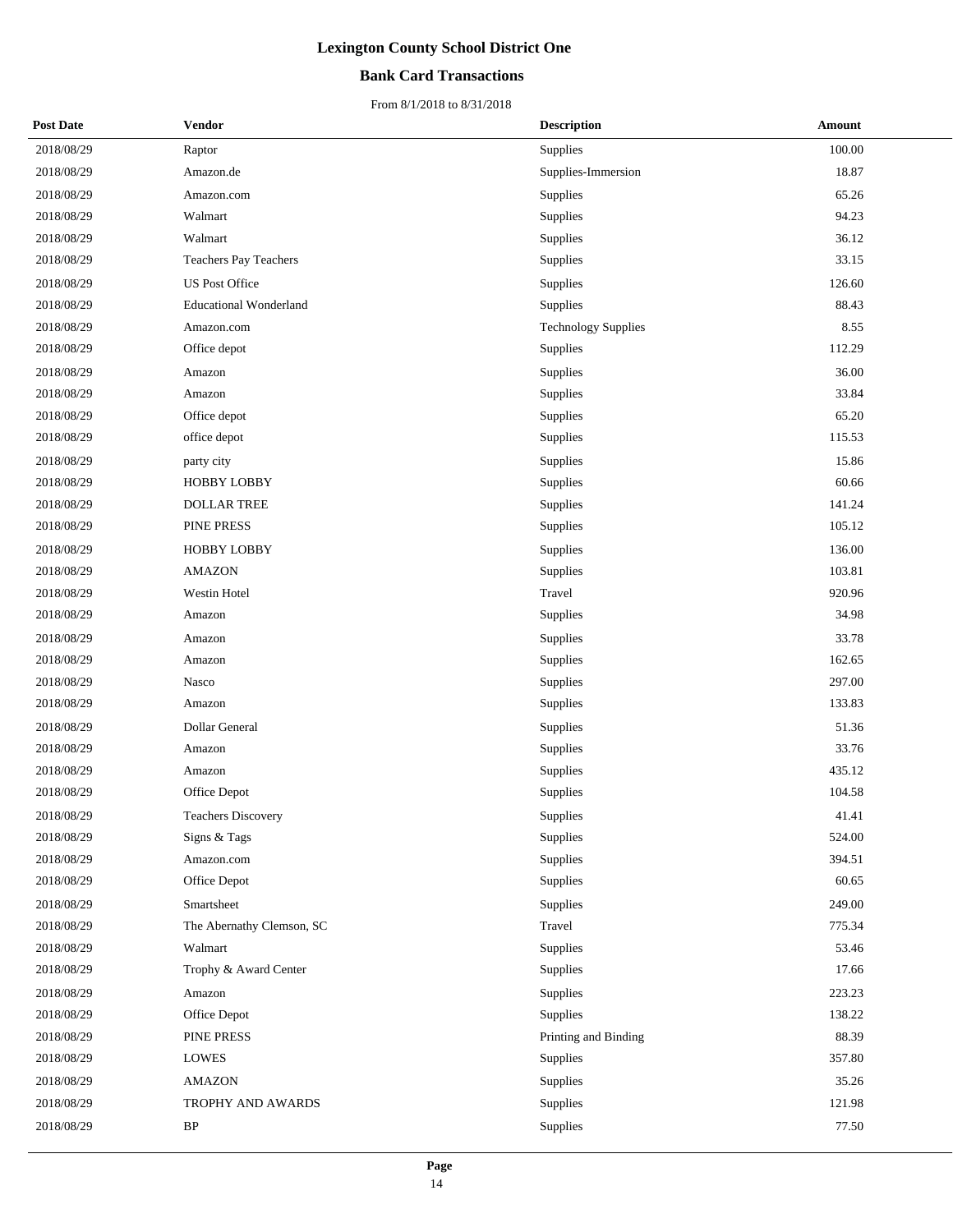#### **Bank Card Transactions**

| <b>Post Date</b> | Vendor                        | <b>Description</b>       | Amount   |  |
|------------------|-------------------------------|--------------------------|----------|--|
| 2018/08/29       | MBS STANDOFFS                 | Supplies                 | 64.25    |  |
| 2018/08/29       | Nasco                         | Supplies                 | 687.00   |  |
| 2018/08/29       | <b>AMAZON</b>                 | Supplies                 | 50.96    |  |
| 2018/08/29       | <b>AMAZON</b>                 | Supplies                 | 9.99     |  |
| 2018/08/29       | <b>AMAZON</b>                 | Supplies                 | 12.98    |  |
| 2018/08/29       | Hobby Lobby                   | Supplies                 | 69.74    |  |
| 2018/08/29       | Office depot                  | Supplies                 | 37.44    |  |
| 2018/08/29       | office depot                  | Supplies                 | 29.37    |  |
| 2018/08/29       | target                        | Supplies                 | 69.19    |  |
| 2018/08/29       | Walmart                       | Supplies                 | 89.62    |  |
| 2018/08/29       | Residence Inns LA             | Travel                   | 1,106.76 |  |
| 2018/08/29       | Delta Air                     | Travel                   | 25.00    |  |
| 2018/08/29       | <b>DMI</b> Dell               | Supplies                 | 21.39    |  |
| 2018/08/29       | GPA membership                | Dues and Fees            | 234.00   |  |
| 2018/08/29       | Panera Bread                  | Other Objects            | 49.81    |  |
| 2018/08/29       | SC Farm Conf                  | Travel-Teacher Staff Dev | 37.83    |  |
| 2018/08/29       | Amazon.com                    | Supplies                 | 8.76     |  |
| 2018/08/29       | Amazon.com                    | Supplies                 | 32.48    |  |
| 2018/08/29       | Amazon.com                    | Supplies                 | 19.01    |  |
| 2018/08/29       | <b>SCASA</b>                  | Dues and Fees            | 800.00   |  |
| 2018/08/29       | LOWE'S                        | Supplies                 | 32.53    |  |
| 2018/08/29       | <b>AMAZON</b>                 | Supplies                 | 9.99     |  |
| 2018/08/29       | <b>LOWES</b>                  | Supplies                 | 84.44    |  |
| 2018/08/29       | Really Good Stuff             | Supplies                 | 153.60   |  |
| 2018/08/29       | <b>SCASA</b>                  | Travel                   | 800.00   |  |
| 2018/08/29       | Staples.                      | Supplies                 | 59.64    |  |
| 2018/08/29       | <b>GFOASC Fall Conference</b> | Travel                   | 225.00   |  |
| 2018/08/29       | <b>Postal Express</b>         | Supplies                 | 31.00    |  |
| 2018/08/29       | Postal Express                | Supplies                 | 212.00   |  |
| 2018/08/29       | Postal Express                | Supplies                 | 7.75     |  |
| 2018/08/29       | Target                        | Supplies                 | 109.51   |  |
| 2018/08/29       | <b>Postal Express</b>         | Supplies                 | 7.75     |  |
| 2018/08/29       | SC Assoc of CPA's             | Dues and Fees            | 700.00   |  |
| 2018/08/29       | Lowe's                        | Other Objects            | 7.98     |  |
| 2018/08/29       | Wal Mart                      | Other Objects            | 78.44    |  |
| 2018/08/29       | LR Hook Tire                  | Repairs and Maintenance  | 25.95    |  |
| 2018/08/29       | LR Hook Tire                  | Repairs and Maintenance  | 175.89   |  |
| 2018/08/29       | Jim Hudson                    | Supplies-Maintenace      | 114.12   |  |
| 2018/08/29       | Carolina Power Equipment      | Supplies-Maintenace      | 18.43    |  |
| 2018/08/29       | AutoZone                      | Supplies-Maintenace      | 108.99   |  |
| 2018/08/29       | Enlows                        | Supplies-Maintenace      | 173.53   |  |
| 2018/08/29       | Sunbelt                       | Supplies-Maintenace      | 171.20   |  |
| 2018/08/29       | NAPA                          | Supplies-Maintenace      | 6.40     |  |
| 2018/08/29       | Jim Hudson                    | Supplies-Maintenace      | 17.62    |  |
| 2018/08/29       | NAPA                          | Supplies-Maintenace      | 162.63   |  |
|                  |                               |                          |          |  |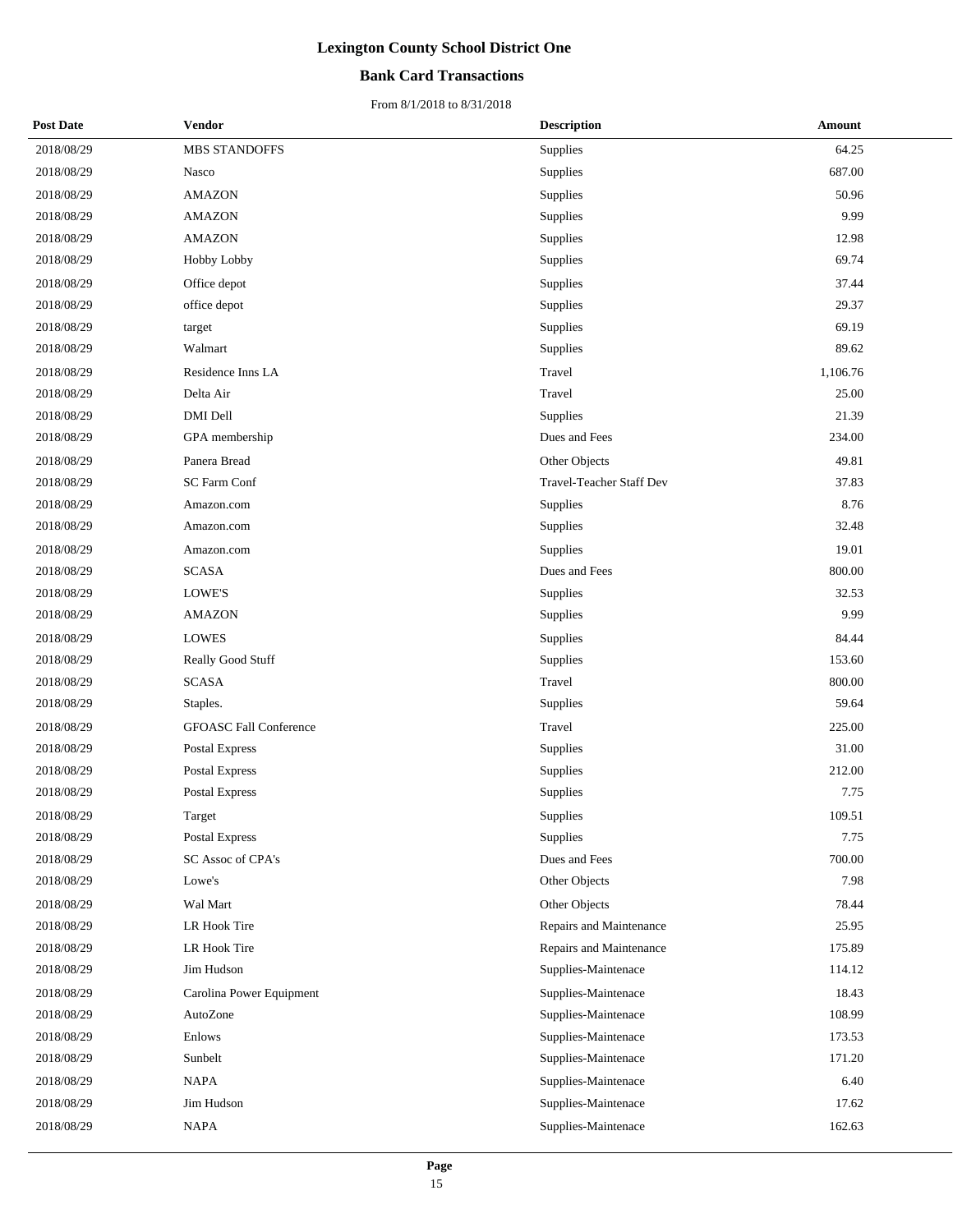#### **Bank Card Transactions**

| <b>Post Date</b> | <b>Vendor</b>       | <b>Description</b>  | Amount |
|------------------|---------------------|---------------------|--------|
| 2018/08/29       | AuotZone            | Supplies-Maintenace | 102.54 |
| 2018/08/29       | Love Chevrolet      | Supplies-Maintenace | 137.55 |
| 2018/08/29       | <b>NAPA</b>         | Supplies-Maintenace | 43.84  |
| 2018/08/29       | Hills Machinery     | Supplies-Maintenace | 153.55 |
| 2018/08/29       | AutoZone            | Supplies-Maintenace | 87.71  |
| 2018/08/29       | Enlows              | Supplies-Maintenace | 135.50 |
| 2018/08/29       | Carts Plus          | Supplies-Maintenace | 138.02 |
| 2018/08/29       | <b>NAPA</b>         | Supplies-Maintenace | 203.27 |
| 2018/08/29       | Sparrow & Kennedy   | Supplies-Maintenace | 41.76  |
| 2018/08/29       | A-Z Lawnmower       | Supplies-Maintenace | 61.38  |
| 2018/08/29       | A-Z Lawnmower       | Supplies-Maintenace | 40.54  |
| 2018/08/29       | A-Z Lawnmower       | Supplies-Maintenace | 132.47 |
| 2018/08/29       | Ed Smith Lumber     | Supplies-Maintenace | 9.78   |
| 2018/08/29       | Ferguson            | Supplies-Maintenace | 31.39  |
| 2018/08/29       | Gateway             | Supplies-Maintenace | 127.22 |
| 2018/08/29       | Ferguson            | Supplies-Maintenace | 162.85 |
| 2018/08/29       | Ed Smith Lumber     | Supplies-Maintenace | 10.05  |
| 2018/08/29       | Ferguson            | Supplies-Maintenace | 58.33  |
| 2018/08/29       | WinSupply           | Supplies-Maintenace | 69.48  |
| 2018/08/29       | Ferguson            | Supplies-Maintenace | 203.09 |
| 2018/08/29       | Ferguson            | Supplies-Maintenace | 202.08 |
| 2018/08/29       | Gateway             | Supplies-Maintenace | 212.69 |
| 2018/08/29       | Lowes               | Supplies            | 17.06  |
| 2018/08/29       | Pitt Stop           | Supplies            | 48.25  |
| 2018/08/29       | <b>LOWES</b>        | Supplies            | 39.57  |
| 2018/08/29       | LOWES               | Supplies            | 77.98  |
| 2018/08/29       | THE HOME DEPOT      | Supplies            | 198.69 |
| 2018/08/29       | <b>EXXON MOBILE</b> | Supplies            | 50.02  |
| 2018/08/29       | Lowe's              | Supplies            | 56.05  |
| 2018/08/29       | The home depot      | Supplies            | 587.43 |
| 2018/08/29       | Alex's nursery      | Supplies            | 52.00  |
| 2018/08/29       | Lowe's              | Supplies            | 82.50  |
| 2018/08/29       | speedway            | Supplies            | 34.94  |
| 2018/08/29       | Speedway            | Supplies            | 18.89  |
| 2018/08/29       | Speedway            | Supplies            | 5.60   |
| 2018/08/29       | Gateway             | Supplies-Maintenace | 14.21  |
| 2018/08/29       | WinSupply           | Supplies-Maintenace | 50.15  |
| 2018/08/29       | LOWES               | Supplies            | 204.92 |
| 2018/08/29       | <b>EXXON MOBIL</b>  | Supplies            | 70.00  |
| 2018/08/29       | <b>LOWES</b>        | Supplies            | 10.92  |
| 2018/08/29       | Ferguson            | Supplies-Maintenace | 115.00 |
| 2018/08/29       | Ferguson            | Supplies-Maintenace | 213.99 |
| 2018/08/29       | LOWE'S              | Supplies            | 42.76  |
| 2018/08/29       | MURPGY EXPRESS      | Supplies            | 61.61  |
| 2018/08/29       | <b>AMAZON</b>       | Supplies            | 42.79  |
|                  |                     |                     |        |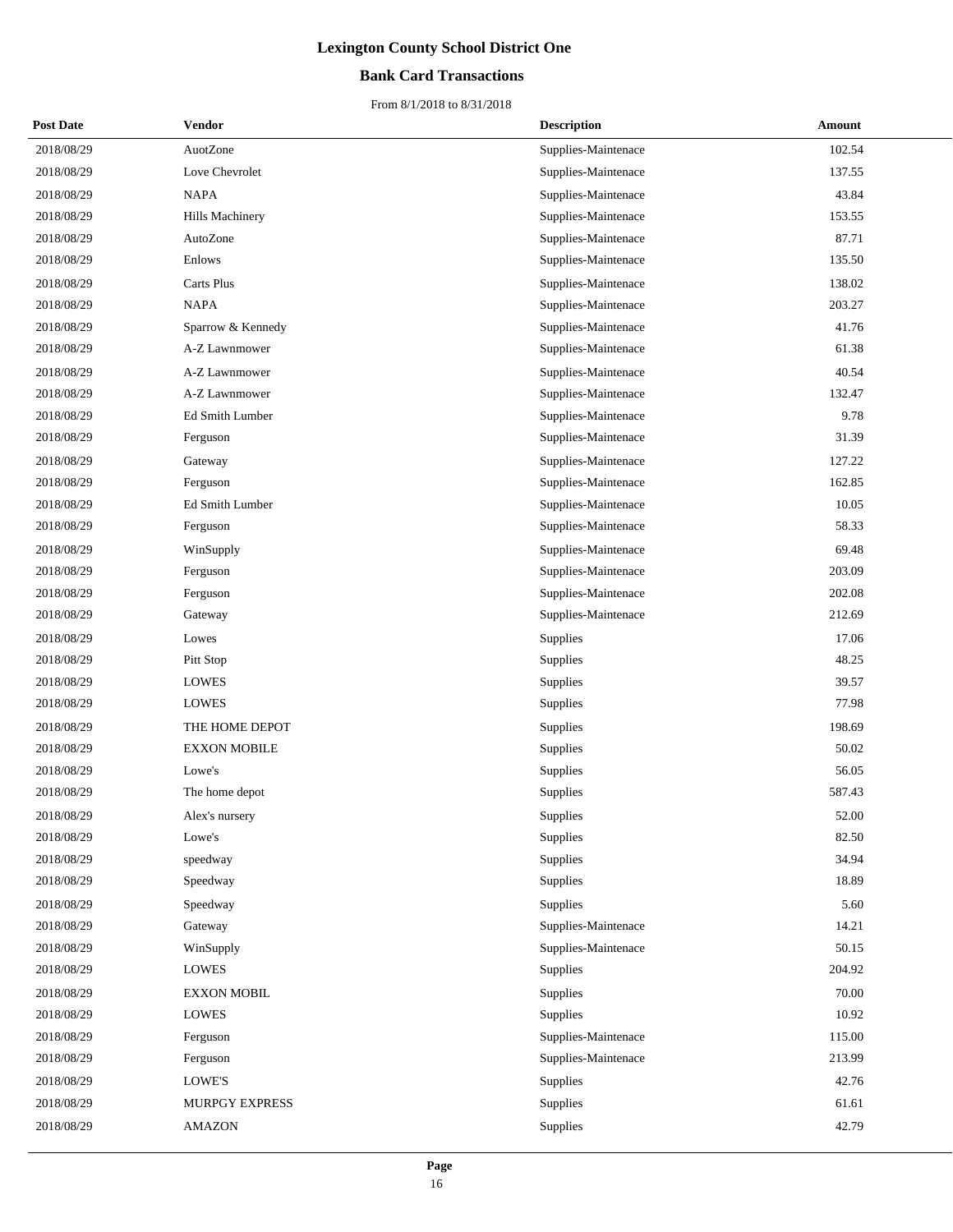#### **Bank Card Transactions**

| <b>Post Date</b> | <b>Vendor</b>                         | <b>Description</b>  | Amount |
|------------------|---------------------------------------|---------------------|--------|
| 2018/08/29       | Ferguson                              | Supplies-Maintenace | 16.07  |
| 2018/08/29       | WinSupply                             | Supplies-Maintenace | 6.72   |
| 2018/08/29       | Ferguson                              | Supplies-Maintenace | 156.84 |
| 2018/08/29       | Ferguson                              | Supplies-Maintenace | 38.63  |
| 2018/08/29       | A-Z Lawnmower                         | Supplies-Maintenace | 122.84 |
| 2018/08/29       | Derrick's                             | Supplies            | 46.00  |
| 2018/08/29       | Derrick's Service Center              | Supplies            | 48.28  |
| 2018/08/29       | Ferguson                              | Supplies-Maintenace | 40.80  |
| 2018/08/29       | Ferguson                              | Supplies-Maintenace | 105.82 |
| 2018/08/29       | Ferguson                              | Supplies-Maintenace | 140.20 |
| 2018/08/29       | Fergsuon                              | Supplies-Maintenace | 272.85 |
| 2018/08/29       | WinSupply                             | Supplies-Maintenace | 20.88  |
| 2018/08/29       | Walker Hardware                       | Supplies            | 17.66  |
| 2018/08/29       | Lowes                                 | Supplies            | 149.43 |
| 2018/08/29       | Country Cupboard                      | Supplies            | 25.10  |
| 2018/08/29       | Pitt Stop                             | Supplies            | 25.75  |
| 2018/08/29       | Lowes                                 | Supplies            | 234.29 |
| 2018/08/29       | Murphy Express                        | Supplies            | 100.00 |
| 2018/08/29       | Sparrow & Kennedy Tractor             | Supplies            | 7.25   |
| 2018/08/29       | Lowes                                 | Supplies            | 82.93  |
| 2018/08/29       | <b>Murphy Express</b>                 | Supplies            | 100.00 |
| 2018/08/29       | WP Law                                | Supplies            | 115.77 |
| 2018/08/29       | Murphy Express                        | Supplies            | 34.20  |
| 2018/08/29       | Murphy Express                        | Supplies            | 12.64  |
| 2018/08/29       | <b>UPS</b> Store                      | Supplies-Maintenace | 84.15  |
| 2018/08/29       | Office Depot                          | Supplies-Maintenace | 112.34 |
| 2018/08/29       | A-Z Lawnmower                         | Supplies-Maintenace | 215.25 |
| 2018/08/29       | Pitt Stop                             | Supplies            | 59.00  |
| 2018/08/29       | Lowes                                 | Supplies            | 54.18  |
| 2018/08/29       | Pitt Stop                             | Supplies            | 69.00  |
| 2018/08/29       | Spinx                                 | Supplies            | 11.25  |
| 2018/08/29       | <b>Enlows</b>                         | Supplies            | 125.33 |
| 2018/08/29       | <b>Interstate Transportation</b>      | Supplies            | 19.65  |
| 2018/08/29       | Enlows                                | Supplies            | 236.82 |
| 2018/08/29       | Enlows                                | Supplies            | 68.27  |
| 2018/08/29       | Enlows                                | Supplies            | 19.00  |
| 2018/08/29       | Omni Hotel and Resort                 | Travel              | 996.18 |
| 2018/08/29       | True Value                            | Supplies            | 31.00  |
| 2018/08/29       | Grainger                              | Supplies            | 50.35  |
| 2018/08/29       | Amazon                                | Supplies            | 149.90 |
| 2018/08/29       | Walmart                               | Supplies            | 7.43   |
| 2018/08/29       | Walmart                               | Other Objects       | 32.72  |
| 2018/08/29       | Walmart                               | Other Objects       | 12.94  |
| 2018/08/29       | <b>Bojangles</b>                      | Other Objects       | 44.58  |
| 2018/08/29       | <b>SCSBA</b> - Risky Business Confere | Travel              | 150.00 |
|                  |                                       |                     |        |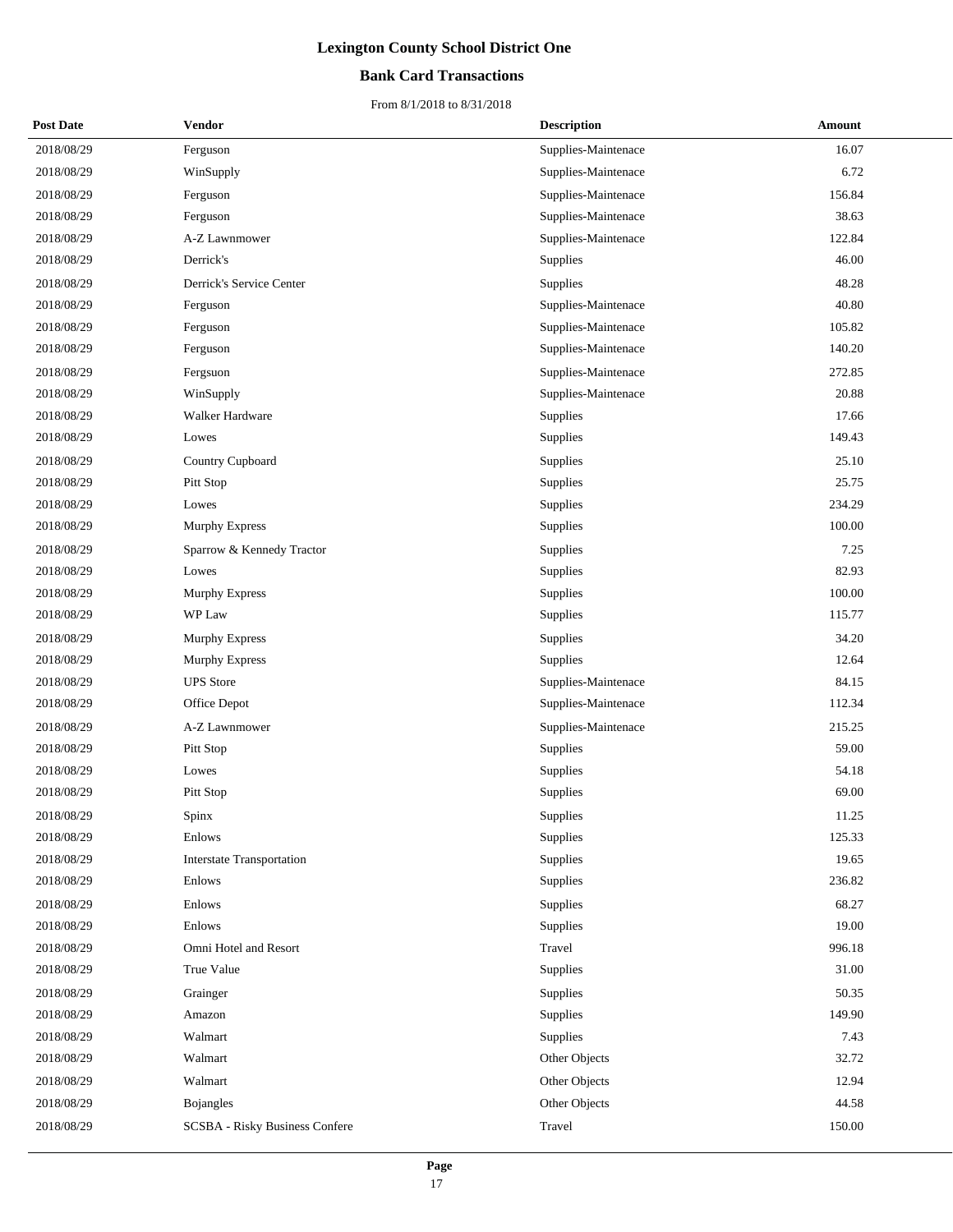#### **Bank Card Transactions**

| <b>Post Date</b> | Vendor                                | <b>Description</b>         | Amount    |
|------------------|---------------------------------------|----------------------------|-----------|
| 2018/08/29       | Embassy Suites North Charlesto        | Travel                     | 0.03      |
| 2018/08/29       | Amazon.com                            | Travel                     | $-217.90$ |
| 2018/08/29       | Delta Airlines                        | Travel                     | 731.60    |
| 2018/08/29       | <b>EXXON</b> Mobile                   | Travel                     | 14.87     |
| 2018/08/29       | <b>SCSBA</b> - Risky Business Confere | Travel                     | 150.00    |
| 2018/08/29       | Walmart                               | Supplies                   | 43.74     |
| 2018/08/29       | Amazon                                | Supplies                   | 6.49      |
| 2018/08/29       | Cable and Connections                 | Supplies                   | 404.14    |
| 2018/08/29       | Amazon                                | Supplies                   | 140.50    |
| 2018/08/29       | Lowe's                                | Supplies                   | 149.69    |
| 2018/08/29       | WeatherTech Direct                    | Supplies                   | 105.00    |
| 2018/08/29       | Amazon                                | Supplies                   | 87.32     |
| 2018/08/29       | Farm Plast                            | Supplies                   | 383.94    |
| 2018/08/29       | WeatherTech Direct                    | Supplies                   | 124.90    |
| 2018/08/29       | Amazon                                | Supplies                   | 6.45      |
| 2018/08/29       | Amazon                                | <b>Technology Supplies</b> | 179.95    |
| 2018/08/29       | Libby's                               | Other Objects              | 69.79     |
| 2018/08/29       | <b>American Airlines</b>              | Travel                     | 356.60    |
| 2018/08/29       | <b>American Airlines</b>              | Travel                     | 23.18     |
| 2018/08/29       | MTA NYC Transit-Taxis                 | Travel                     | 66.00     |
| 2018/08/29       | Delta Air                             | Travel                     | 820.59    |
| 2018/08/29       | RPS Columbia Airport                  | Travel                     | 66.00     |
| 2018/08/29       | Taxi Service                          | Travel                     | 54.67     |
| 2018/08/29       | Delta Air-Baggage                     | Travel                     | 50.00     |
| 2018/08/29       | Hilton Hotel                          | Travel                     | 754.32    |
| 2018/08/29       | Delta Air                             | Travel                     | 820.59    |
| 2018/08/29       | Taxi Service                          | Travel                     | 43.87     |
| 2018/08/29       | Delta Air-Baggage                     | Travel                     | 50.00     |
| 2018/08/29       | Delta Air-Baggage                     | Travel                     | 50.00     |
| 2018/08/29       | Delta Air-Baggage                     | Travel                     | 50.00     |
| 2018/08/29       | <b>American Airlines</b>              | Travel                     | 324.89    |
| 2018/08/29       | American Airlines                     | Travel                     | 20.11     |
| 2018/08/29       | Saluda Shoals                         | Supplies                   | 53.00     |
| 2018/08/29       | Saluda Shoals                         | Supplies                   | 70.00     |
| 2018/08/29       | Amazon                                | Pupil Activity             | 35.50     |
| 2018/08/29       | Amazon                                | Pupil Activity             | 126.84    |
| 2018/08/29       | Amazon                                | Pupil Activity             | 56.85     |
| 2018/08/29       | Natl CCL Teachers of Math             | Pupil Activity             | 86.45     |
| 2018/08/29       | <b>Backyard Bocce</b>                 | Pupil Activity             | 309.85    |
| 2018/08/29       | Amazon                                | Pupil Activity             | 90.11     |
| 2018/08/29       | iCivics                               | Pupil Activity             | 63.02     |
| 2018/08/29       | amazon                                | Pupil Activity             | 136.41    |
| 2018/08/29       | Corner Mart                           | Pupil Activity             | 50.00     |
| 2018/08/29       | Corner Mart                           | Pupil Activity             | 58.90     |
| 2018/08/29       | Corner Mart                           | Pupil Activity             | 27.60     |
|                  |                                       |                            |           |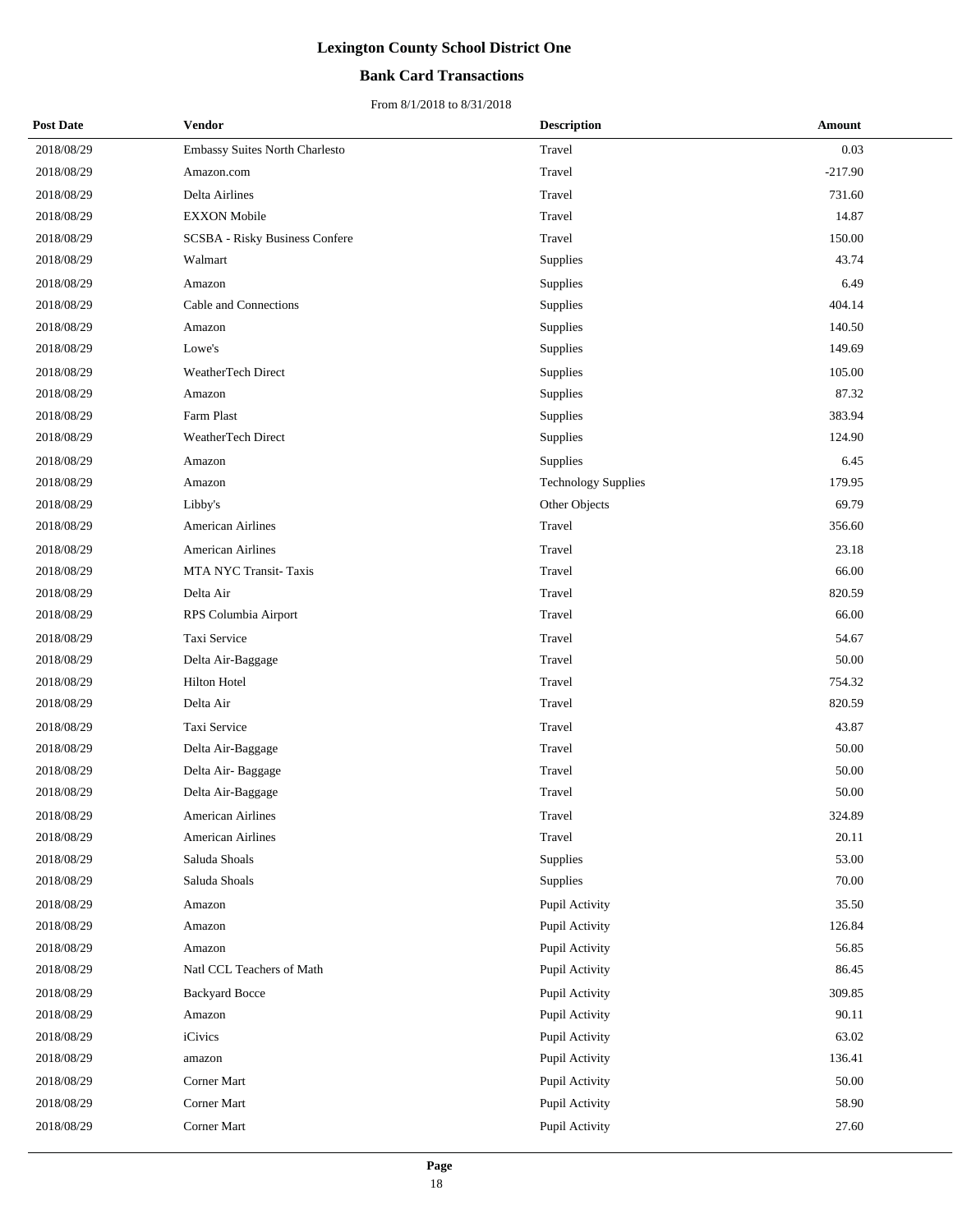#### **Bank Card Transactions**

| <b>Post Date</b> | <b>Vendor</b>                    | <b>Description</b>       | Amount      |
|------------------|----------------------------------|--------------------------|-------------|
| 2018/08/29       | Walmart                          | Pupil Activity           | 172.95      |
| 2018/08/30       | Amazon                           | Supplies                 | 426.09      |
| 2018/08/30       | <b>NCHSE</b>                     | Travel                   | 450.00      |
| 2018/08/30       | Amazon                           | Supplies                 | 375.24      |
| 2018/08/30       | Walmart                          | Supplies                 | 443.87      |
| 2018/08/30       | Walmart                          | Supplies                 | 118.89      |
| 2018/08/30       | Amazon                           | Supplies                 | 219.99      |
| 2018/08/30       | Colorss Sign Comp.               | Supplies                 | 160.50      |
| 2018/08/30       | Amazon                           | Supplies                 | 4.68        |
| 2018/08/30       | Amazon                           | Supplies                 | 38.35       |
| 2018/08/30       | Raptor Technologies              | Supplies                 | 734.00      |
| 2018/08/30       | Amazon                           | Supplies                 | 143.38      |
| 2018/08/30       | PREFERRED SHIPPING               | Supplies                 | 415.80      |
| 2018/08/30       | PREFERRED SHIPPING               | Supplies                 | 78.56       |
| 2018/08/30       | PREFERRED SHIPPING               | Supplies                 | 326.70      |
| 2018/08/30       | Amazon                           | <b>Library Books</b>     | 27.09       |
| 2018/08/30       | SC Council for SS (Paypal)       | Travel                   | 50.00       |
| 2018/08/30       | Credit                           | Travel                   | $-4.10$     |
| 2018/08/30       | Travel Insurance                 | Travel                   | 157.92      |
| 2018/08/30       | Delta Airlines                   | Travel                   | 885.60      |
| 2018/08/30       | Storey's Florist                 | Supplies                 | 451.25      |
| 2018/08/30       | Dollar General                   | Supplies                 | 12.83       |
| 2018/08/30       | Amazon                           | Supplies                 | 59.05       |
| 2018/08/30       | <b>Ultimate Security Devices</b> | Supplies                 | 18.40       |
| 2018/08/30       | Amazon                           | Supplies                 | 336.42      |
| 2018/08/30       | Amazon                           | Supplies                 | 214.65      |
| 2018/08/30       | Walmart                          | Supplies                 | 56.15       |
| 2018/08/30       | The State Newspaper              | Supplies                 | 260.00      |
| 2018/08/30       | <b>Factory Select</b>            | Supplies                 | 528.90      |
| 2018/08/30       | Office Depot                     | Supplies                 | 119.69      |
| 2018/08/30       | <b>SCASL</b>                     | Dues and Fees            | 15.00       |
| 2018/08/30       | Learning Forward                 | Dues and Fees            | 69.00       |
| 2018/08/30       | <b>SCACTE</b>                    | Dues and Fees            | 158.00      |
| 2018/08/30       | SC Concil for SS (Paypal)        | Dues and Fees            | 25.00       |
| 2018/08/30       | Chick-Fil-A                      | Other Objects            | 19.14       |
| 2018/08/30       | Panera Bread                     | Other Objects            | 49.93       |
| 2018/08/30       | <b>GRANLIBAKKEN RESORT</b>       | Travel-Teacher Staff Dev | $-1,155.00$ |
| 2018/08/30       | <b>AMAZON</b>                    | Supplies                 | 122.76      |
| 2018/08/30       | AMAZON                           | Supplies                 | 60.73       |
| 2018/08/30       | Amazon                           | Supplies                 | 699.07      |
| 2018/08/30       | Amazon                           | Supplies                 | 178.77      |
| 2018/08/30       | Grand Hyatt                      | Travel                   | 838.95      |
| 2018/08/30       | Finance Charge Reversal          | Supplies-Maintenace      | $-3.68$     |
| 2018/08/30       | Credit related to fraud transa   | Supplies-Maintenace      | $-342.00$   |
| 2018/08/30       | Pitt Stop                        | Supplies-Maintenace      | 46.12       |
|                  |                                  |                          |             |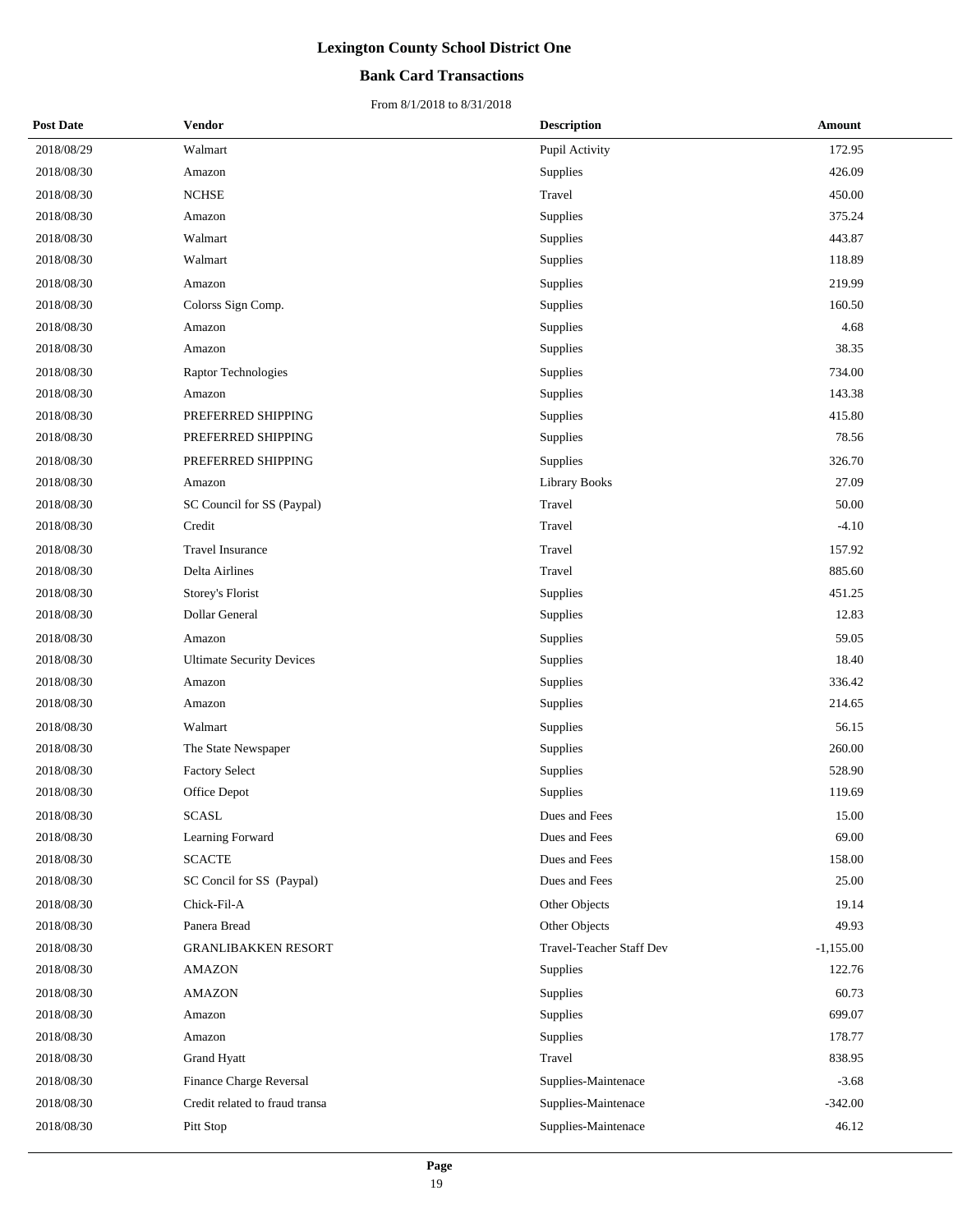#### **Bank Card Transactions**

| <b>Post Date</b> | <b>Vendor</b>                   | <b>Description</b> | Amount   |
|------------------|---------------------------------|--------------------|----------|
| 2018/08/30       | <b>AUTO ZONE</b>                | Supplies           | 30.46    |
| 2018/08/30       | $\mathbf{A}\text{-}\mathbf{Z}$  | Supplies           | 234.92   |
| 2018/08/30       | LOWES FOODS                     | Supplies           | 100.00   |
| 2018/08/30       | <b>LOWES</b>                    | Supplies           | 208.03   |
| 2018/08/30       | TRACTOR SUPPLY                  | Supplies           | 157.72   |
| 2018/08/30       | Shell                           | Supplies           | 85.00    |
| 2018/08/30       | Lowe's                          | Supplies           | 26.88    |
| 2018/08/30       | <b>Lancaster Archery Supply</b> | Supplies           | 352.02   |
| 2018/08/30       | Lowe's                          | Supplies           | 97.77    |
| 2018/08/30       | Lowe's                          | Supplies           | 165.85   |
| 2018/08/30       | <b>SLED</b>                     | Supplies           | 72.00    |
| 2018/08/30       | <b>Best Buy</b>                 | Supplies           | 85.58    |
| 2018/08/30       | Office Depot                    | Supplies           | 213.83   |
| 2018/08/30       | Lowes                           | Supplies           | 65.84    |
| 2018/08/30       | <b>SCDMV</b>                    | Supplies           | 55.41    |
| 2018/08/30       | Walmart                         | Supplies           | 89.76    |
| 2018/08/30       | Walmart                         | Supplies           | 82.00    |
| 2018/08/30       | Office Depot                    | Supplies           | 74.88    |
| 2018/08/30       | Dell                            | Supplies           | 266.30   |
| 2018/08/30       | Office depot                    | Supplies           | 11.22    |
| 2018/08/30       | Office Depot                    | Supplies           | 4.27     |
| 2018/08/30       | Office Depot                    | Supplies           | 62.80    |
| 2018/08/30       | Walmart                         | Supplies           | 19.07    |
| 2018/08/30       | Office depot                    | Supplies           | 214.37   |
| 2018/08/30       | Office depot                    | Supplies           | 87.73    |
| 2018/08/30       | Office Depot                    | Supplies           | 142.30   |
| 2018/08/30       | <b>Bojangles</b>                | Other Objects      | 194.28   |
| 2018/08/30       | Krispy Kreme                    | Other Objects      | 21.78    |
| 2018/08/30       | Publix                          | Other Objects      | 44.99    |
| 2018/08/30       | Bojangles                       | Other Objects      | 310.86   |
| 2018/08/30       | Office Max/Depot                | Supplies           | 312.85   |
| 2018/08/30       | Amazon                          | Supplies           | 46.20    |
| 2018/08/30       | Home Depot                      | Supplies           | 51.19    |
| 2018/08/30       | Home Depot                      | Supplies           | 111.58   |
| 2018/08/30       | Travelocity                     | Travel             | 98.00    |
| 2018/08/30       | Travelocity                     | Travel             | 49.00    |
| 2018/08/30       | Delta Airlines                  | Travel             | 689.59   |
| 2018/08/30       | Delta Air                       | Travel             | 689.59   |
| 2018/08/30       | Travelocity                     | Travel             | 49.00    |
| 2018/08/30       | Delta Airlines                  | Travel             | 689.59   |
| 2018/08/30       | Delta Air                       | Travel             | 689.59   |
| 2018/08/30       | Delta Air                       | Travel             | 689.59   |
| 2018/08/30       | Hilton Garden Inn               | Travel             | 1,659.29 |
| 2018/08/30       | Travelocity                     | Travel             | 49.00    |
| 2018/08/30       | Hilton Garden Inn               | Travel             | 1,641.21 |
|                  |                                 |                    |          |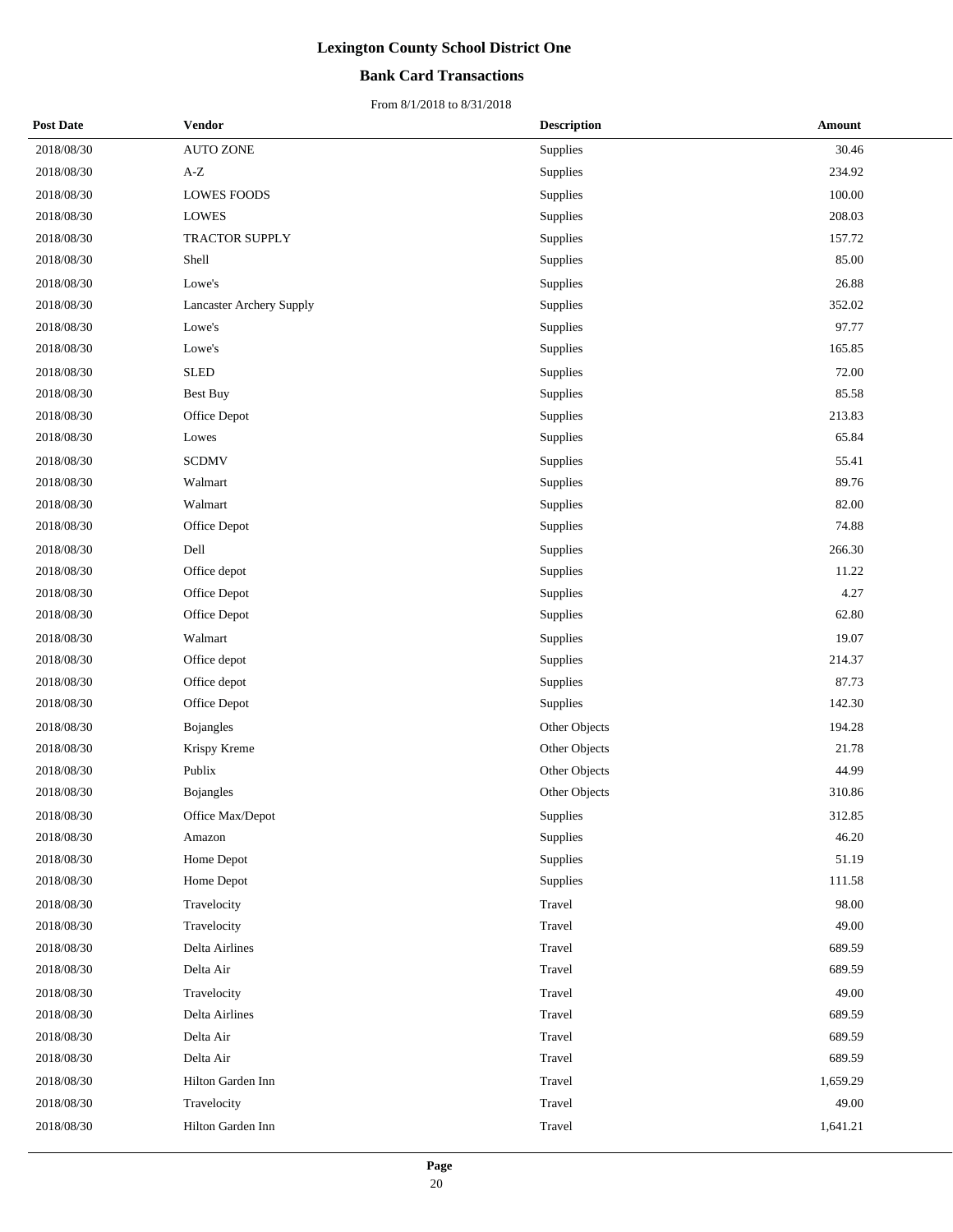#### **Bank Card Transactions**

| <b>Post Date</b> | <b>Vendor</b>                  | <b>Description</b>             | Amount   |
|------------------|--------------------------------|--------------------------------|----------|
| 2018/08/30       | Hobby Lobby                    | <b>Supplies</b>                | 15.89    |
| 2018/08/30       | Hyatt Regency Phoenix AZ       | Travel                         | 567.36   |
| 2018/08/30       | Lowes                          | Supplies                       | 22.41    |
| 2018/08/30       | Office Depot                   | Supplies                       | 230.78   |
| 2018/08/30       | Office Depot CREDIT            | <b>Supplies</b>                | $-18.71$ |
| 2018/08/30       | Lowes                          | Supplies                       | 22.41    |
| 2018/08/30       | Menchie's                      | Other Objects                  | 973.37   |
| 2018/08/30       | Dollar General                 | <b>Supplies</b>                | 4.00     |
| 2018/08/30       | National Career Dev. Associati | Inst Prog Improvement          | 150.00   |
| 2018/08/30       | Amazon                         | Pupil Activity                 | 47.97    |
| 2018/08/30       | Amazon                         | Pupil Act-Fee/Collection Refnd | 164.99   |
| 2018/08/30       | Amazon                         | Pupil Activity                 | 17.80    |
| 2018/08/30       | <b>Embassy Suites</b>          | Pupil Activity                 | 328.24   |
| 2018/08/30       | <b>Embassy Suites</b>          | Pupil Activity                 | 492.36   |
| 2018/08/30       | <b>Embassy Suites</b>          | Pupil Activity                 | 164.12   |
| 2018/08/30       | <b>Embassy Suites</b>          | Pupil Activity                 | 164.12   |
| 2018/08/30       | <b>Embassy Suites</b>          | Pupil Activity                 | 492.36   |
| 2018/08/30       | Ikea                           | Pupil Activity                 | 202.21   |
| 2018/08/30       | <b>Batteries Plus</b>          | Pupil Activity                 | 219.30   |
| 2018/08/30       | Home Depot                     | Pupil Activity                 | $-35.29$ |
| 2018/08/30       | <b>Waterboy Sports</b>         | Pupil Activity                 | 255.00   |
| 2018/08/30       | Home Depot                     | Pupil Activity                 | 43.53    |
| 2018/08/30       | Amazon                         | Pupil Activity                 | 29.99    |
| 2018/08/30       | Amazon                         | Pupil Activity                 | 358.78   |
| 2018/08/30       | Amazon                         | Pupil Activity                 | 265.98   |
| 2018/08/30       | Lowes Food                     | Pupil Activity                 | 15.28    |
| 2018/08/30       | Riddell                        | Pupil Activity                 | 111.61   |
| 2018/08/30       | Exxon Mobile                   | Pupil Activity                 | 53.40    |
| 2018/08/30       | Lowes Foods                    | Pupil Activity                 | 84.85    |
| 2018/08/30       | Tennis Express                 | Pupil Activity                 | 430.00   |
| 2018/08/30       | Amazon                         | Supplies                       | 557.96   |
| 2018/08/30       | American Airlines              | Travel                         | 762.09   |
| 2018/08/30       | Parents As Teachers            | Dues and Fees                  | 1,650.00 |
| 2018/08/31       | Amazon.com                     | Supplies                       | 140.04   |
| 2018/08/31       | KidCarpet.com                  | Supplies                       | 50.26    |
| 2018/08/31       | Pine Press Printing            | Printing and Binding           | 66.05    |
| 2018/08/31       | Teachers Pay Teachers          | Supplies-Immersion             | 84.09    |
| 2018/08/31       | Pine Press Printing            | Printing and Binding           | 253.08   |
| 2018/08/31       | <b>Staples</b>                 | Supplies                       | 110.31   |
| 2018/08/31       | <b>Staples</b>                 | Supplies                       | 6.78     |
| 2018/08/31       | FedEx Office                   | Supplies                       | 46.55    |
| 2018/08/31       | Amazon.com                     | Supplies                       | 97.28    |
| 2018/08/31       | KidCarpet.com                  | Supplies                       | 229.73   |
| 2018/08/31       | Amazon.com                     | Supplies                       | 181.71   |
| 2018/08/31       | <b>Stenhouse Publishers</b>    | Supplies                       | 410.00   |
|                  |                                |                                |          |